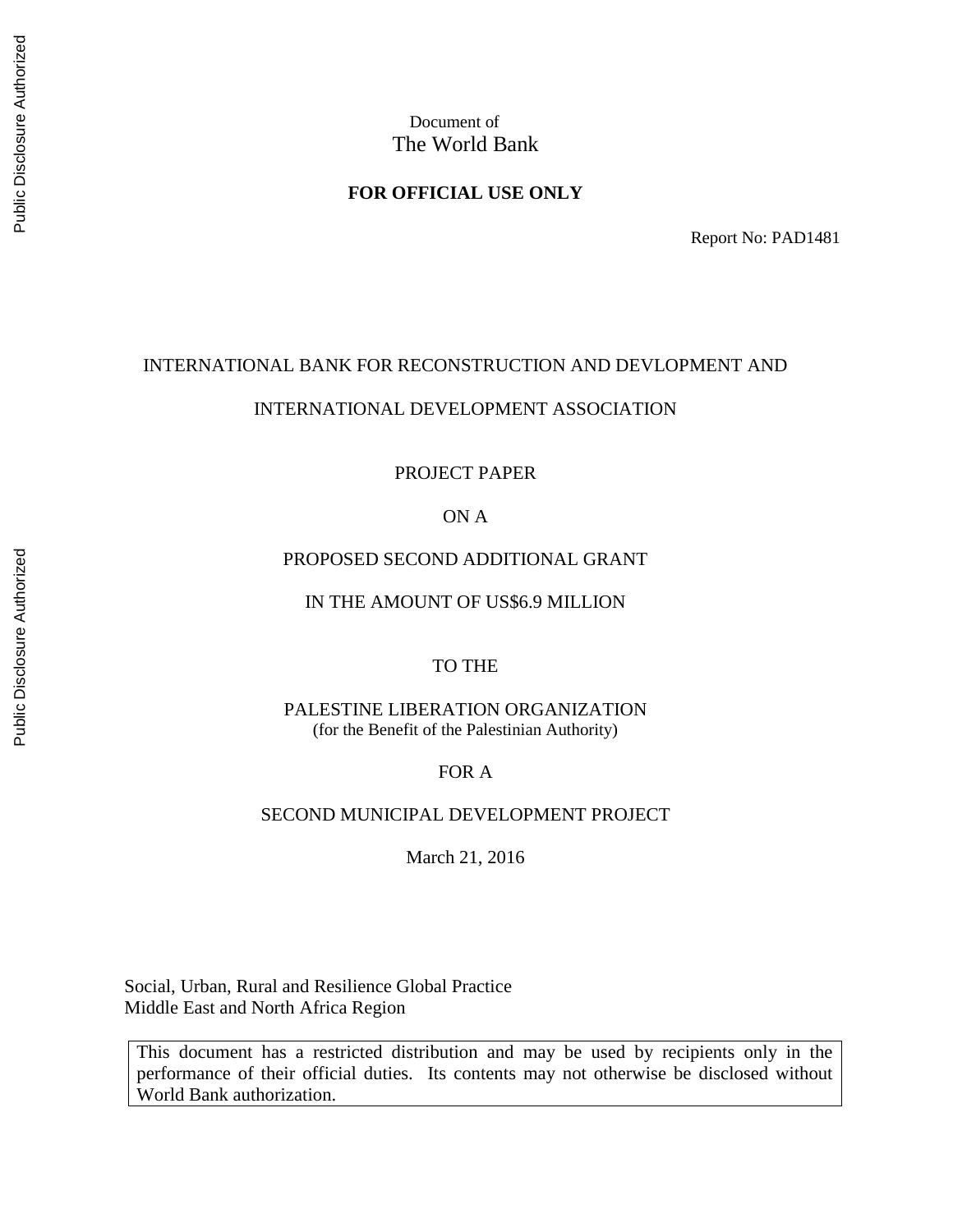# CURRENCY EQUIVALENTS

# (Exchange Rate Effective December 31, 2015)

Currency Unit = New Israeli Shekel (NIS)  $\text{US}$ \$ 1 = NIS 3.909 NIS 1 = US\$ 0.25582

# FISCAL YEAR

January 1 – December 31

# ABBREVIATIONS AND ACRONYMS

| AF               | <b>Additional Financing</b>                     |
|------------------|-------------------------------------------------|
| <b>GRS</b>       | <b>Grievance Redress Services</b>               |
| <b>ISR</b>       | <b>Implementation Status and Results Report</b> |
| <b>MDLF</b>      | Municipal Development and Lending Fund          |
| MDP <sub>2</sub> | Second Municipal Development Project            |
| <b>MDTF</b>      | Multi-Donor Trust Fund                          |
| OМ               | <b>Operational Manual</b>                       |
| PA.              | <b>Palestinian Authority</b>                    |
| <b>PDO</b>       | Project Development Objective                   |
| PID              | Partnership for Infrastructure Development      |
|                  |                                                 |

| Vice President:                  | Hafez H. M. Ghanem       |
|----------------------------------|--------------------------|
| Country Director:                | Steen Lau Jorgensen      |
| Senior Global Practice Director: | Ede Jorge Ijjasz-Vasquez |
| Practice Manager/Manager:        | Ayat Soliman             |
| Task Team Leader:                | Christianna Johnnides    |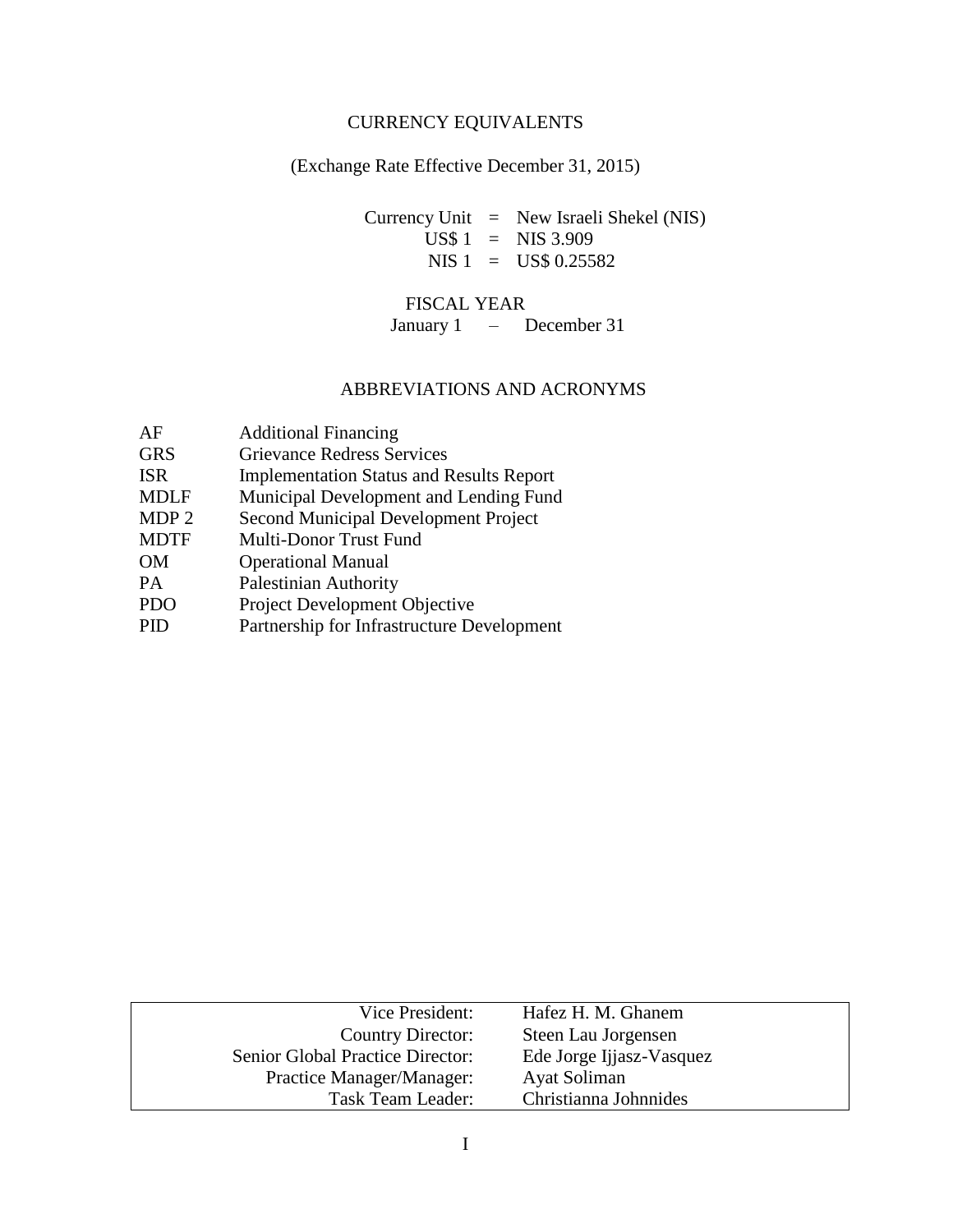# **SECOND MUNICIPAL DEVELOPMENT PROJECT**

# **CONTENTS**

| Project Paper Data Sheet | Ш                                                 |   |
|--------------------------|---------------------------------------------------|---|
| Project Paper            |                                                   |   |
|                          | Introduction                                      |   |
| П.                       | Background and Rationale for Additional Financing | 1 |
| III.                     | <b>Proposed Changes</b>                           | 3 |
| IV.                      | <b>Appraisal Summary</b>                          | 5 |
| V.                       | <b>World Bank Grievance Redress</b>               | 6 |

### Annexes

| <b>Revised Results Framework and Monitoring Indicators</b> |  |
|------------------------------------------------------------|--|
|------------------------------------------------------------|--|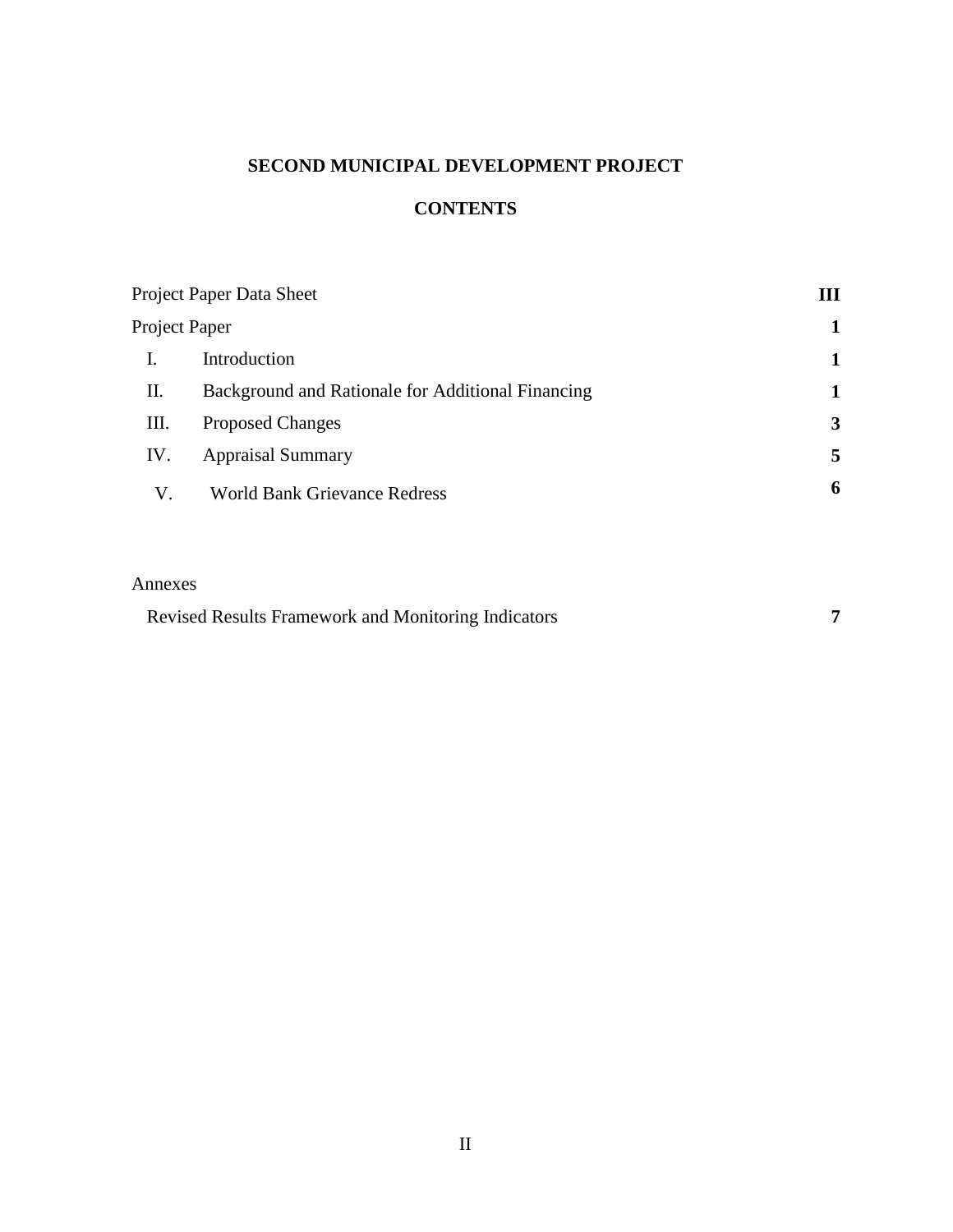# **ADDITIONAL FINANCING DATA SHEET**

*West Bank and Gaza GZ-Second Municipal Development Project AF (P155268) MIDDLE EAST AND NORTH AFRICA Social, Urban, Rural and Resilience Global Practice*

| <b>Basic Information - Parent</b>                                                                             |                                                      |                |                                             |  |                           |                                                            |             |                     |                                |  |  |
|---------------------------------------------------------------------------------------------------------------|------------------------------------------------------|----------------|---------------------------------------------|--|---------------------------|------------------------------------------------------------|-------------|---------------------|--------------------------------|--|--|
| Parent Project ID:                                                                                            |                                                      |                | P127163                                     |  |                           | Original EA Category:                                      |             |                     | <b>B</b> - Partial Assessment  |  |  |
|                                                                                                               | <b>Current Closing Date:</b>                         |                | 28-Feb-2018                                 |  |                           |                                                            |             |                     |                                |  |  |
|                                                                                                               | <b>Basic Information - Additional Financing (AF)</b> |                |                                             |  |                           |                                                            |             |                     |                                |  |  |
| Project ID:                                                                                                   |                                                      |                | P155268                                     |  |                           | <b>Additional Financing</b><br>Type (from AUS):<br>overrun |             |                     | Restructuring, Cost            |  |  |
|                                                                                                               |                                                      |                | Regional Vice President: Hafez M. H. Ghanem |  |                           | Proposed EA Category:                                      |             |                     |                                |  |  |
| <b>Country Director:</b>                                                                                      |                                                      |                | Steen Lau Jorgensen                         |  | Date:                     | <b>Expected Effectiveness</b>                              |             | 4- April-2016       |                                |  |  |
| Director:                                                                                                     | Senior Global Practice                               |                | Ede Jorge Ijjasz-Vasquez                    |  |                           | <b>Expected Closing Date:</b>                              |             | 28-Feb-2018         |                                |  |  |
| Practice<br>Manager/Manager:                                                                                  |                                                      |                | Ayat Soliman                                |  |                           | Report No:                                                 |             |                     | PAD1481                        |  |  |
| Team Leader(s):                                                                                               |                                                      | <b>Brotsis</b> | Christianna Johnnides                       |  |                           |                                                            |             |                     |                                |  |  |
|                                                                                                               |                                                      |                |                                             |  | <b>Approval Authority</b> |                                                            |             |                     |                                |  |  |
|                                                                                                               | Approval Authority                                   |                |                                             |  |                           |                                                            |             |                     |                                |  |  |
| <b>RVP</b> Decision                                                                                           |                                                      |                |                                             |  |                           |                                                            |             |                     |                                |  |  |
|                                                                                                               |                                                      |                |                                             |  | <b>Borrower</b>           |                                                            |             |                     |                                |  |  |
|                                                                                                               | <b>Organization Name</b>                             |                | Contact                                     |  | <b>Title</b>              | Telephone                                                  |             | Email               |                                |  |  |
| Organization                                                                                                  | <b>Palestine Liberation</b>                          |                | Laila Sbailh                                |  | 2973328                   | 0599111731                                                 |             | lsbaih@yahoo.com    |                                |  |  |
|                                                                                                               |                                                      |                |                                             |  |                           |                                                            |             |                     |                                |  |  |
| Project Financing Data - Parent (GZ-Second Municipal Development Project-P127163) (in<br><b>USD Million</b> ) |                                                      |                |                                             |  |                           |                                                            |             |                     |                                |  |  |
| <b>Key Dates</b>                                                                                              |                                                      |                |                                             |  |                           |                                                            |             |                     |                                |  |  |
|                                                                                                               |                                                      |                |                                             |  |                           |                                                            |             |                     |                                |  |  |
| Project                                                                                                       | Ln/Cr/TF                                             | <b>Status</b>  | Approval<br>Date                            |  | <b>Signing Date</b>       | Effectiveness<br>Date                                      | Original    | <b>Closing Date</b> | Revised<br><b>Closing Date</b> |  |  |
| P127163                                                                                                       | TF-14164                                             | Effectiv<br>e  | 07-Jul-2013                                 |  | 07-Jul-2013               | 22-Aug-2013                                                | 28-Feb-2017 |                     | 28-Feb-2018                    |  |  |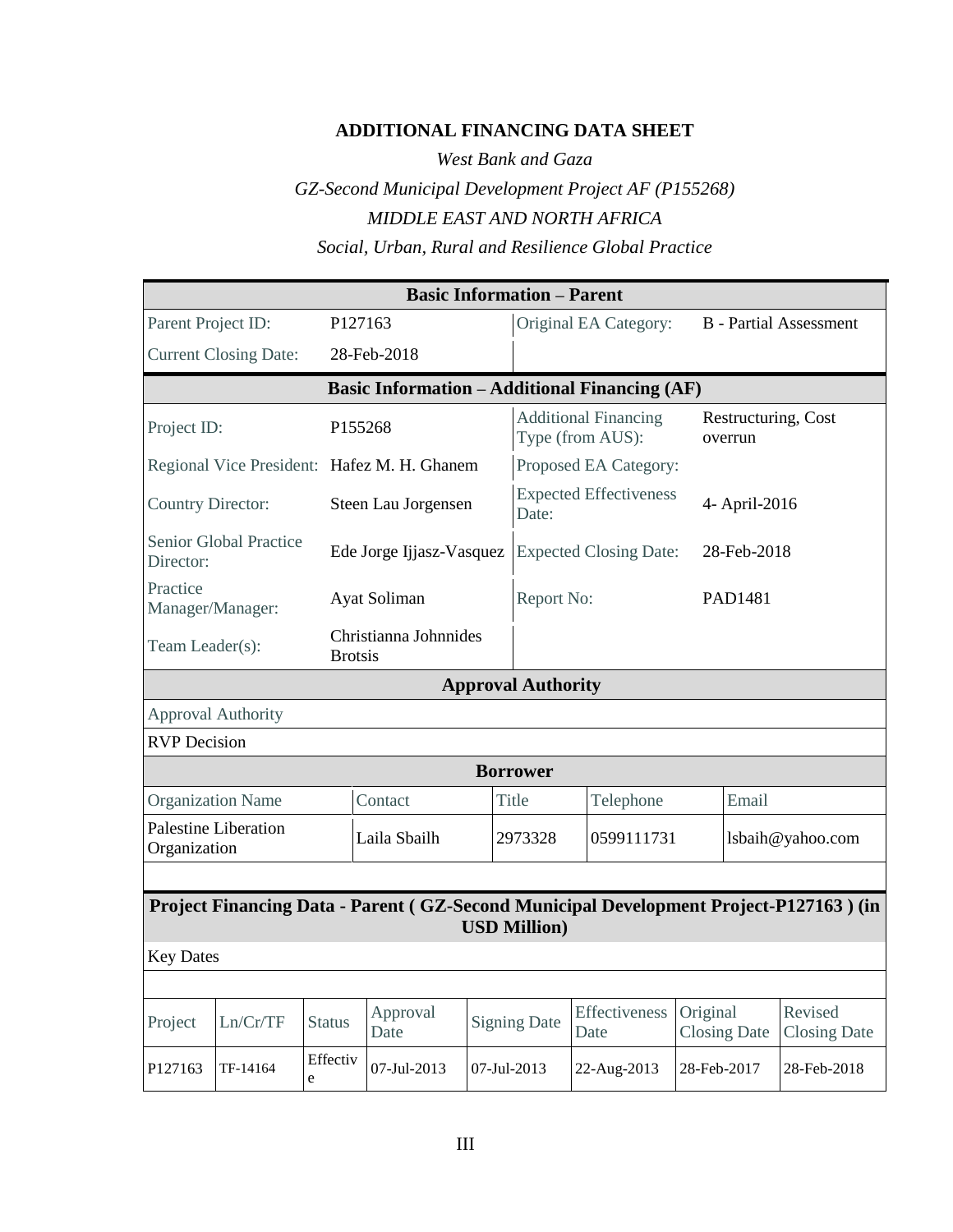| P127163                                                                                                | TF-16476                                                                                             | Effectiv<br>e |                                 | 26-Mar-2014<br>26-Mar-2014 |                  |                               | 17-Apr-2014 |                              | 30-Jun-2017   |                 | 30-Jun-2017 |                                          |
|--------------------------------------------------------------------------------------------------------|------------------------------------------------------------------------------------------------------|---------------|---------------------------------|----------------------------|------------------|-------------------------------|-------------|------------------------------|---------------|-----------------|-------------|------------------------------------------|
| P152523                                                                                                | TF-18184                                                                                             | Effectiv<br>e | 07-Dec-2014                     | 07-Dec-2014                |                  |                               | 29-Jan-2015 |                              | 28-Feb-2018   |                 | 28-Feb-2018 |                                          |
| P152523                                                                                                | TF-18378                                                                                             | Effectiv<br>e | 07-Dec-2014                     | 07-Dec-2014                |                  |                               |             | 29-Jan-2015                  | 28-Feb-2018   |                 |             | 28-Feb-2018                              |
| Disbursements                                                                                          |                                                                                                      |               |                                 |                            |                  |                               |             |                              |               |                 |             |                                          |
| Project                                                                                                | Ln/Cr/TF                                                                                             | <b>Status</b> | Currency                        |                            | Original         | Revised                       |             | Cancelled                    | Disburse<br>d | Undisbu<br>rsed |             | $\frac{0}{0}$<br>Disburse<br>$\mathbf d$ |
| P127163                                                                                                | TF-14164                                                                                             | Effectiv<br>e | <b>USD</b>                      | 10.00                      |                  | 10.00                         |             | 0.00                         | 7.26          | 2.74            |             | 72.55                                    |
| P127163                                                                                                | TF-16476                                                                                             | Effectiv<br>e | <b>USD</b>                      | 25.80                      |                  | 25.80                         |             | 0.00                         | 13.52         | 12.28           |             | 52.40                                    |
| P152523                                                                                                | TF-18184                                                                                             | Effectiv<br>e | <b>USD</b>                      | 3.00                       |                  | 3.00                          |             | 0.00                         | 2.49          | 0.52            |             | 83.00                                    |
| P152523                                                                                                | TF-18378                                                                                             | Effectiv<br>e | <b>USD</b>                      | 12.00                      |                  | 12.00                         |             | 0.00                         | 9.61          | 2.39            |             | 80.00                                    |
| $\begin{bmatrix} 1 \end{bmatrix}$                                                                      | Project Financing Data - Additional Financing GZ-Second Municipal Development Project<br>[X]<br>Loan | Grant         |                                 |                            | <b>IDA</b> Grant | AF (P155268) (in USD Million) |             |                              |               |                 |             |                                          |
| $\begin{bmatrix} 1 \end{bmatrix}$                                                                      | Credit [ ]                                                                                           | Guarantee     | $\begin{bmatrix} \end{bmatrix}$ |                            | Other            |                               |             |                              |               |                 |             |                                          |
| <b>Total Project Cost:</b><br>Financing Gap:                                                           |                                                                                                      | 6.90<br>6.90  |                                 |                            |                  |                               |             | <b>Total Bank Financing:</b> | 0.00          |                 |             |                                          |
|                                                                                                        | Financing Source – Additional Financing (AF)                                                         |               |                                 |                            |                  |                               |             |                              |               |                 |             | <b>Amount</b>                            |
| Borrower                                                                                               |                                                                                                      |               |                                 |                            |                  |                               |             |                              |               |                 |             | 0.00                                     |
|                                                                                                        | Partnership for Infrastructure Development Multi Donor Trust Fund                                    |               |                                 |                            |                  |                               |             |                              |               | 6.90            |             |                                          |
| Total                                                                                                  |                                                                                                      |               |                                 |                            |                  |                               |             |                              |               |                 |             | 6.90                                     |
| <b>Policy Waivers</b>                                                                                  |                                                                                                      |               |                                 |                            |                  |                               |             |                              |               |                 |             |                                          |
| Does the project depart from the CAS in content or in other significant<br>N <sub>o</sub><br>respects? |                                                                                                      |               |                                 |                            |                  |                               |             |                              |               |                 |             |                                          |
| Explanation                                                                                            |                                                                                                      |               |                                 |                            |                  |                               |             |                              |               |                 |             |                                          |
|                                                                                                        | No<br>Does the project require any policy waiver(s)?                                                 |               |                                 |                            |                  |                               |             |                              |               |                 |             |                                          |
| Explanation                                                                                            |                                                                                                      |               |                                 |                            |                  |                               |             |                              |               |                 |             |                                          |
|                                                                                                        |                                                                                                      |               |                                 |                            |                  | <b>Team Composition</b>       |             |                              |               |                 |             |                                          |
| <b>Bank Staff</b>                                                                                      |                                                                                                      |               |                                 |                            |                  |                               |             |                              |               |                 |             |                                          |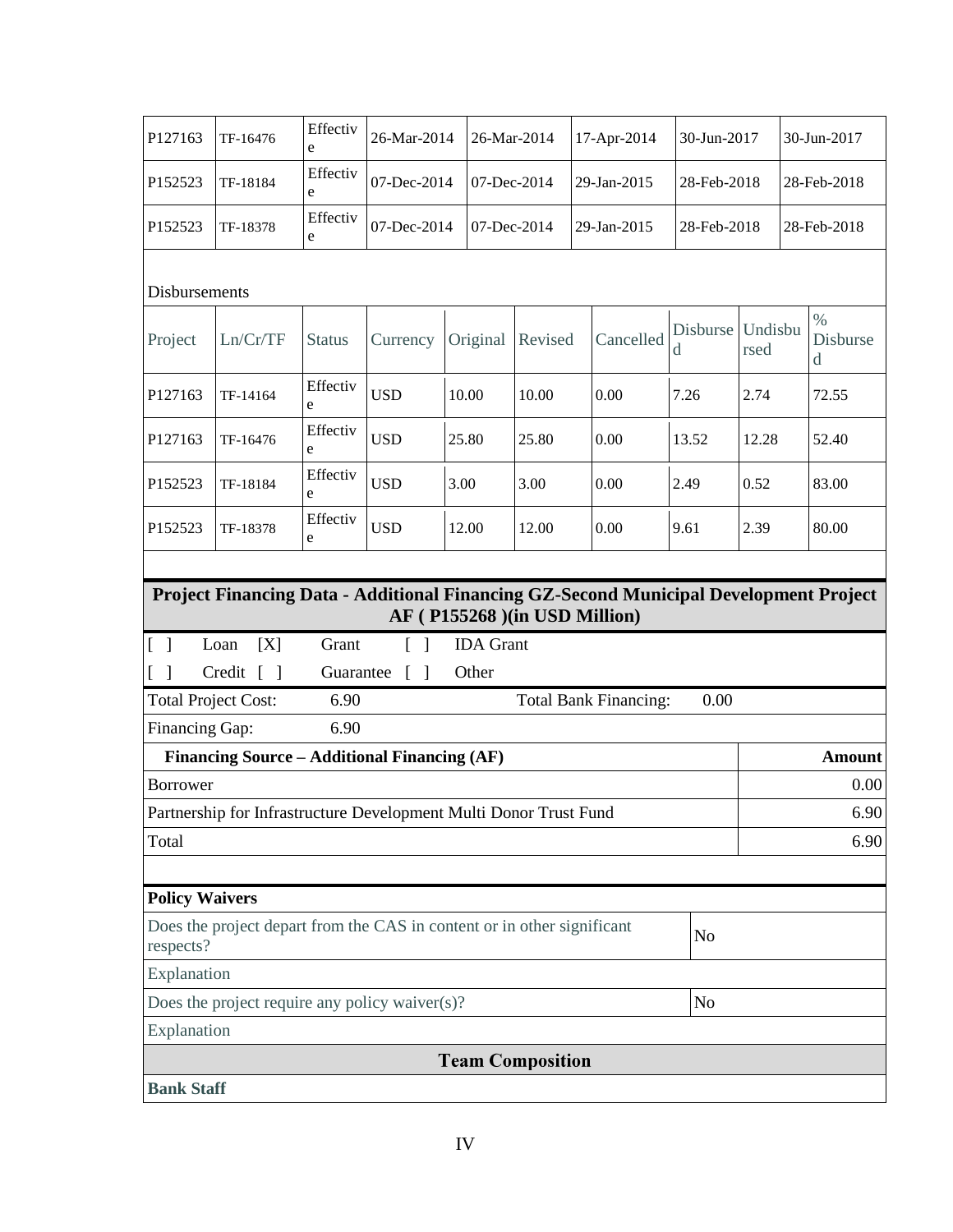| <b>Name</b>                                              |                                   | Role                                           |              |  | <b>Title</b>                             |  | Specialization    |                       |  | Unit              |
|----------------------------------------------------------|-----------------------------------|------------------------------------------------|--------------|--|------------------------------------------|--|-------------------|-----------------------|--|-------------------|
| Christianna Johnnides<br><b>Brotsis</b>                  |                                   | <b>Team Leader</b><br>(ADM)<br>Responsible)    |              |  | Senior Urban<br>Management<br>Specialist |  |                   |                       |  | GSU11             |
| <b>Basheer Ahmad</b><br>Fahem Jaber                      |                                   | Procurement<br>Specialist (ADM<br>Responsible) |              |  | <b>Procurement Analyst</b>               |  |                   |                       |  | GGO05             |
| Nadi Yosef Mashni                                        |                                   | Financial<br>Management<br>Specialist          |              |  | Financial<br>Management<br>Specialist    |  |                   |                       |  | GGO <sub>23</sub> |
| Andrianirina Michel<br>Eric Ranjeva                      |                                   | <b>Team Member</b>                             |              |  | <b>Finance Officer</b>                   |  |                   |                       |  | <b>WFALA</b>      |
| <b>Bjorn Philipp</b>                                     |                                   | <b>Team Member</b>                             |              |  | Program Leader                           |  |                   |                       |  | MNC04             |
| Hana Salah                                               |                                   | Safeguards<br>Specialist                       |              |  | Consultant                               |  |                   |                       |  | GSU05             |
| Maha Muhammad Bali Team Member                           |                                   |                                                |              |  | Senior Program<br><b>Assistant</b>       |  |                   |                       |  | MNC04             |
| Mariana T. Felicio                                       | Safeguards<br>Specialist          |                                                |              |  | Social Development<br>Specialist         |  | Social Safeguards |                       |  | GSU05             |
|                                                          | <b>Mohammad Nadeem</b><br>Counsel |                                                |              |  | <b>Legal Analyst</b>                     |  |                   |                       |  | <b>LEGAM</b>      |
| Noriko Oe                                                | <b>Team Member</b>                |                                                |              |  | <b>Urban Specialist</b>                  |  |                   |                       |  | GSU11             |
| Sabine W. Beddies                                        |                                   | <b>Team Member</b>                             |              |  | Sr Urban Spec.                           |  |                   |                       |  | GSU11             |
| Sophie Hans-Moevi                                        |                                   | <b>Team Member</b>                             |              |  | Program Assistant                        |  |                   |                       |  | GSU05             |
| Zeyad Abu-Hassanein                                      |                                   | Environmental<br>Specialist                    |              |  | Sr Water &<br>Sanitation Spec.           |  |                   |                       |  | GEN <sub>05</sub> |
| <b>Extended Team</b>                                     |                                   |                                                |              |  |                                          |  |                   |                       |  |                   |
| <b>Name</b>                                              |                                   |                                                | <b>Title</b> |  |                                          |  |                   | <b>Location</b>       |  |                   |
|                                                          |                                   |                                                |              |  |                                          |  |                   |                       |  |                   |
|                                                          |                                   |                                                |              |  |                                          |  |                   |                       |  |                   |
| <b>Locations</b>                                         |                                   |                                                |              |  |                                          |  |                   |                       |  |                   |
| Country                                                  | <b>Division</b>                   | <b>First Administrative Location</b>           |              |  |                                          |  |                   | <b>Planned</b> Actual |  | <b>Comments</b>   |
| <b>West Bank</b><br>and Gaza                             | Gaza Strip                        |                                                |              |  | Gaza Strip                               |  |                   | X                     |  |                   |
| <b>West Bank</b><br>and Gaza                             |                                   | <b>West Bank</b>                               |              |  | <b>West Bank</b>                         |  |                   | X                     |  |                   |
|                                                          |                                   |                                                |              |  |                                          |  |                   |                       |  |                   |
| <b>Institutional Data</b>                                |                                   |                                                |              |  |                                          |  |                   |                       |  |                   |
| Parent (GZ-Second Municipal Development Project-P127163) |                                   |                                                |              |  |                                          |  |                   |                       |  |                   |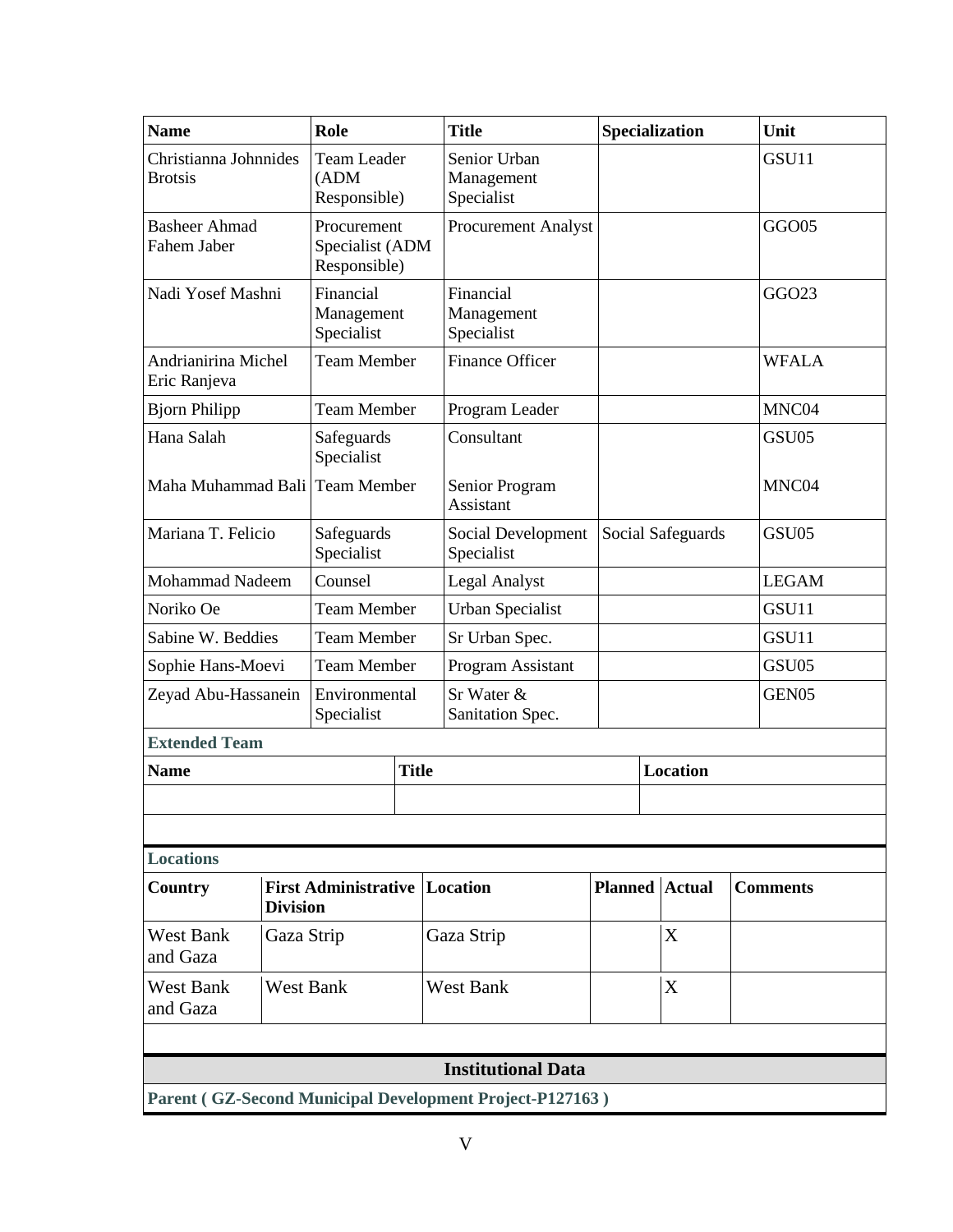### **Practice Area (Lead)**

Social, Urban, Rural and Resilience Global Practice

**Contributing Practice Areas**

# **Cross Cutting Topics**

- [ ] Climate Change
- [ ] Fragile, Conflict & Violence
- [ ] Gender
- [ ] Jobs
- [ ] Public Private Partnership

### **Sectors / Climate Change**

Sector (Maximum 5 and total % must equal 100)

| Major Sector                               | Sector                                                      | $\%$ | Adaptation<br>Co-benefits % | Mitigation Co-<br>benefits % |  |
|--------------------------------------------|-------------------------------------------------------------|------|-----------------------------|------------------------------|--|
| Public Administration, Law, and<br>Justice | Sub-national<br>government<br>administration                | 26   |                             | 3                            |  |
| Transportation                             | Urban Transport                                             | 23   |                             |                              |  |
| Water, sanitation and flood protection     | General water,<br>sanitation and flood<br>protection sector | 23   |                             |                              |  |
| Energy and mining                          | Transmission and<br>Distribution of<br>Electricity          | 23   |                             |                              |  |
| Energy and mining                          | <b>Other Renewable</b><br>Energy                            | 5    |                             | 100                          |  |
|                                            |                                                             |      |                             |                              |  |
| Total                                      |                                                             | 100  |                             |                              |  |
| <b>Themes</b>                              |                                                             |      |                             |                              |  |

Theme (Maximum 5 and total % must equal 100)

| Major theme                                     | <b>Theme</b>                                     | $\%$ |
|-------------------------------------------------|--------------------------------------------------|------|
| Urban development                               | Urban services and housing for the poor          | 76   |
| Public sector governance                        | e-Government                                     |      |
| Environment and natural resources<br>management | Climate change                                   |      |
| Urban development                               | Municipal governance and institution<br>building |      |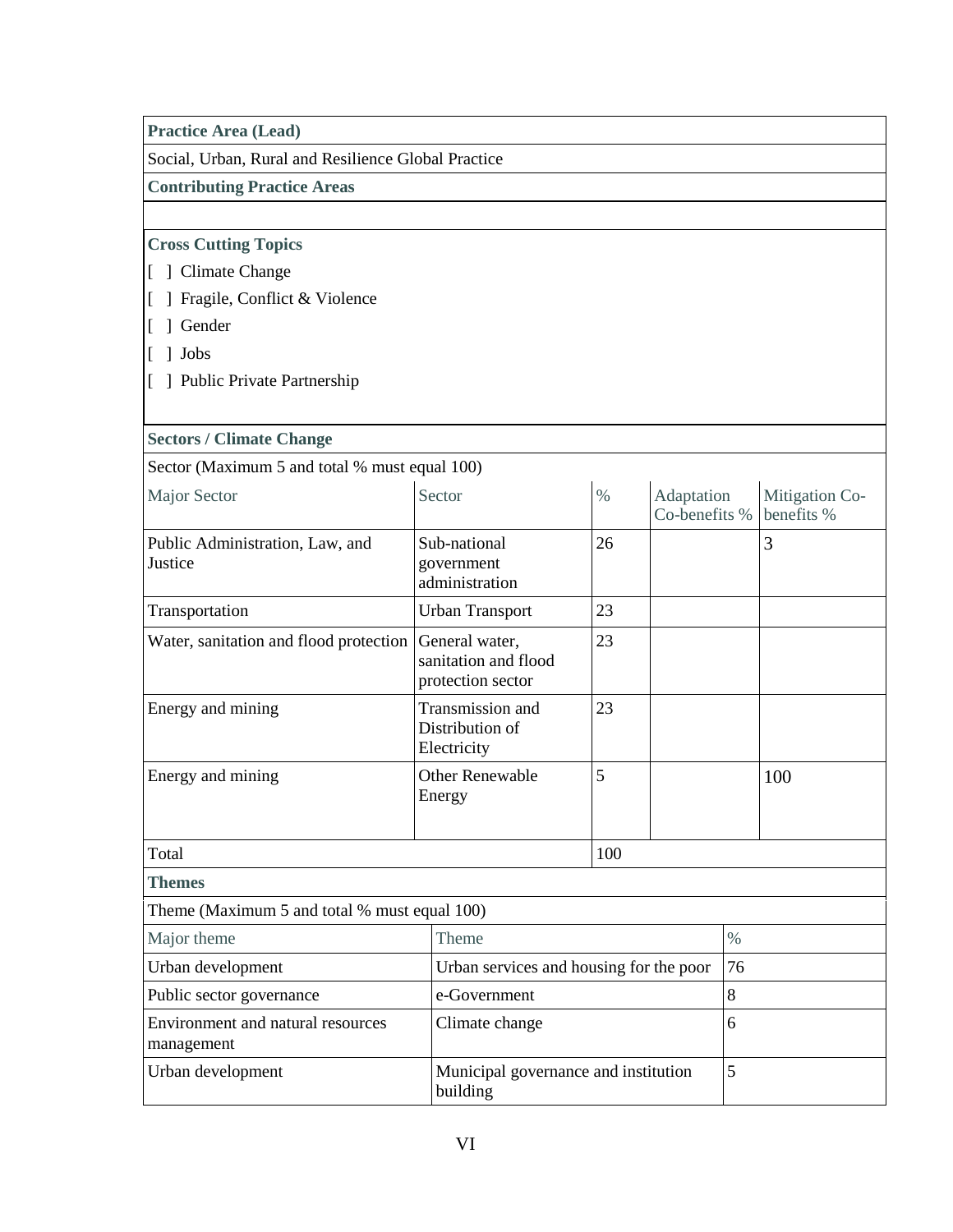| Social dev/gender/inclusion                                                      |  | Gender                                                      |      |                             | 5   |                              |  |
|----------------------------------------------------------------------------------|--|-------------------------------------------------------------|------|-----------------------------|-----|------------------------------|--|
| Total                                                                            |  |                                                             |      |                             | 100 |                              |  |
| <b>Additional Financing GZ-Second Municipal Development Project AF (P155268)</b> |  |                                                             |      |                             |     |                              |  |
| <b>Practice Area (Lead)</b>                                                      |  |                                                             |      |                             |     |                              |  |
| Social, Urban, Rural and Resilience Global Practice                              |  |                                                             |      |                             |     |                              |  |
| <b>Contributing Practice Areas</b>                                               |  |                                                             |      |                             |     |                              |  |
|                                                                                  |  |                                                             |      |                             |     |                              |  |
| <b>Cross Cutting Topics</b>                                                      |  |                                                             |      |                             |     |                              |  |
| Climate Change                                                                   |  |                                                             |      |                             |     |                              |  |
| Fragile, Conflict & Violence                                                     |  |                                                             |      |                             |     |                              |  |
| Gender                                                                           |  |                                                             |      |                             |     |                              |  |
| ] Jobs                                                                           |  |                                                             |      |                             |     |                              |  |
| [ ] Public Private Partnership                                                   |  |                                                             |      |                             |     |                              |  |
| <b>Sectors / Climate Change</b>                                                  |  |                                                             |      |                             |     |                              |  |
| Sector (Maximum 5 and total % must equal 100)                                    |  |                                                             |      |                             |     |                              |  |
| Major Sector                                                                     |  | Sector                                                      | $\%$ | Adaptation<br>Co-benefits % |     | Mitigation Co-<br>benefits % |  |
| Public Administration, Law, and<br>Justice                                       |  | Sub-national<br>government<br>administration                | 26   |                             |     |                              |  |
| Energy and mining                                                                |  | <b>Other Renewable</b><br>Energy                            | 5    |                             |     |                              |  |
| Energy and mining                                                                |  | 23<br>Transmission and<br>Distribution of<br>Electricity    |      |                             |     |                              |  |
| Transportation                                                                   |  | <b>Urban Transport</b>                                      | 23   |                             |     |                              |  |
| Water, sanitation and flood protection                                           |  | General water,<br>sanitation and flood<br>protection sector | 23   |                             |     |                              |  |
| <b>Themes</b>                                                                    |  |                                                             |      |                             |     |                              |  |
| Theme (Maximum 5 and total % must equal 100)                                     |  |                                                             |      |                             |     |                              |  |
| $\%$<br>Major theme<br>Theme                                                     |  |                                                             |      |                             |     |                              |  |
| Public sector governance                                                         |  | e-Government                                                | 8    |                             |     |                              |  |
| 5<br>Social dev/gender/inclusion<br>Gender                                       |  |                                                             |      |                             |     |                              |  |
| Urban development<br>Urban services and housing for the poor<br>76               |  |                                                             |      |                             |     |                              |  |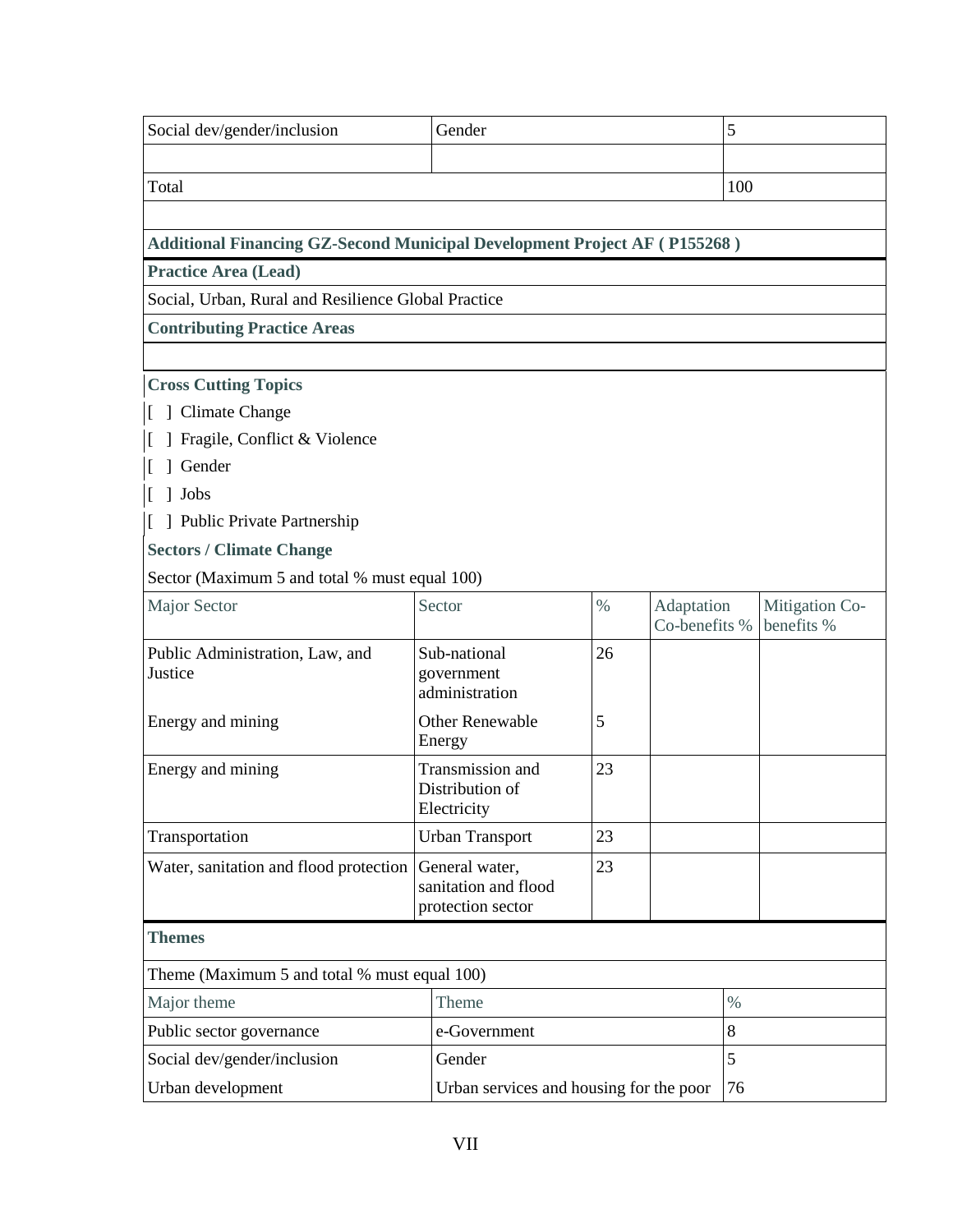| Urban development                               | Municipal governance and institution<br>building |     |
|-------------------------------------------------|--------------------------------------------------|-----|
| Environment and natural resources<br>management | Climate change                                   | U   |
|                                                 |                                                  |     |
| Total                                           |                                                  | 100 |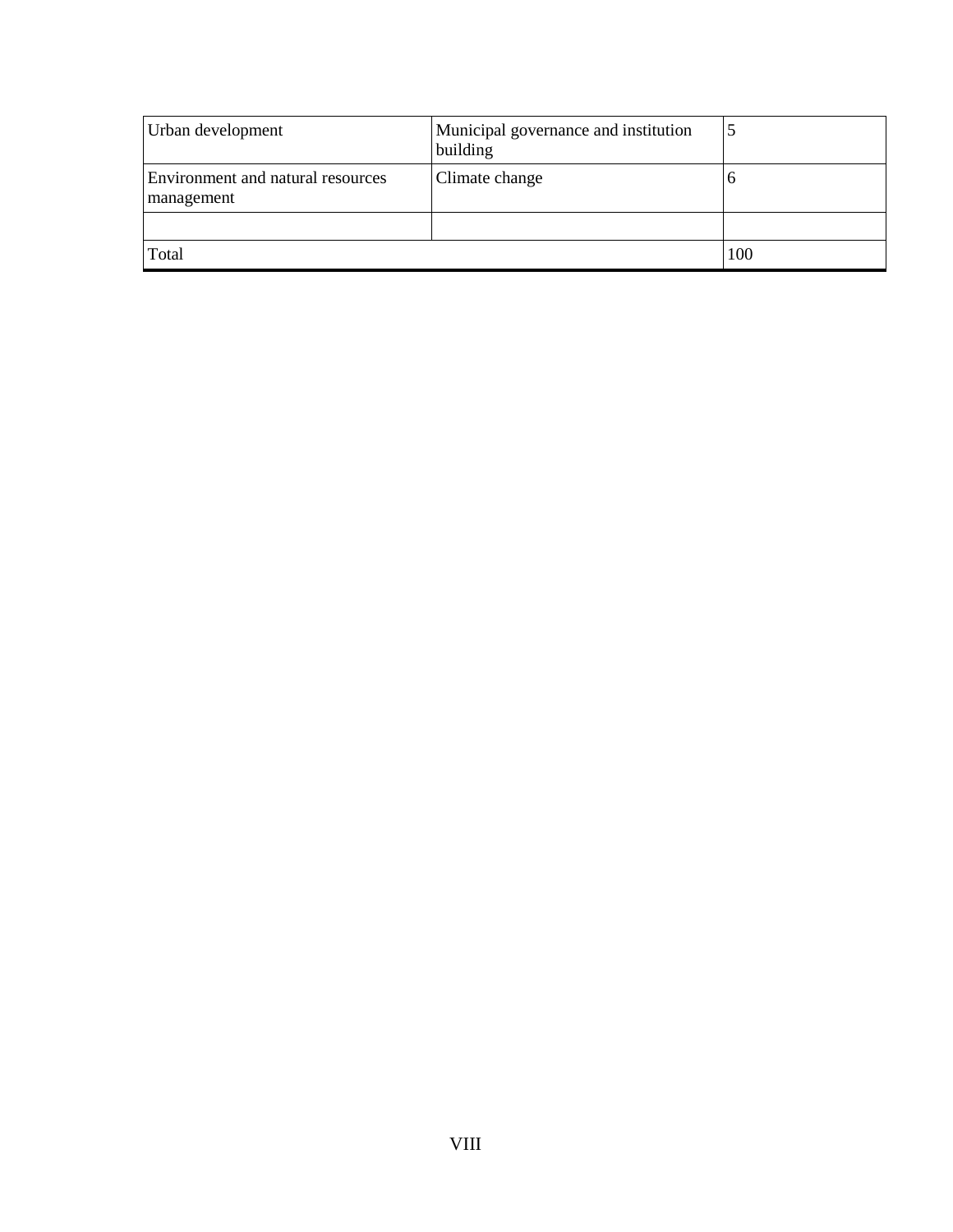# **I. Introduction**

1. This Project Paper seeks the approval of the Regional Vice President to provide an additional grant in the amount of US\$6.9 million from the Partnership for Infrastructure Development (PID) Multi-Donor Trust Fund (MDTF) in the West Bank to the Palestinian Liberation Organization (for the benefit of the Palestinian Authority), *P127163, [TF 14164, TF-16476]* for the Second Municipal Development Project (MDP2) to close a financing gap in the second cycle of the project.

# **II. Background and Rationale for Additional Financing**

2. **MDP2**. A grant of US\$10 million from the Trust Fund for Gaza and West Bank (TFGWB)

for MDP2 was approved by the Board and signed on July 7, 2013, and became effective on August 22, 2013. The PDO was to improve the Recipient's municipal management practices for better municipal transparency and service delivery. The Project had four components: (i) Municipal Grants for Capital Investments; (ii) Support to Municipal Innovations and Efficiency; (iii) Capacity building for Municipalities and the Municipal Development and Lending Fund (MDLF); and (iv) Project Implementation Support and Management Costs.

# 3. **Co-Financing of MDP2.** The Project is co-financed through the World Bank

administered Palestine Partnership for Infrastructure Development (PID) Multi-Donor Trust Fund (MDTF) for US\$25.8 million equivalent, which was approved and signed on March 26, 2014 and became effective on April 17, 2014.

4. **Additional Financing (AF) and Restructuring of MDP2**. Additional financing (AF) of US\$15 million (US\$12 million from PID MDTF and US\$3 million from TFGWB) for MDP2 was approved on October 30, 2014 to scale up project activities to support emergency response efforts in Gaza following the damages and service interruptions that resulted from the conflict in Gaza in July-August 2014; MDP2 was also restructured at the same time. As a result, the following changes became effective on January 29, 2015: (i) MDP2 PDO was modified to "improve the Recipient's municipal management practices for better municipal transparency and service delivery, and to restore priority municipal services following the conflict in Gaza"; (ii) a fifth component, Gaza Municipal Emergency Grants, was added; (iii) procurement arrangements in line with OP/BP10.00 paragraph 12 to allow simplified procurement procedures were added; and (iv) results indicators were revised to measure the performance of activities financed by the AF.

5. **Performance of MDP2, including co-financing and AF**. The mid-term review in October 2015 confirmed that implementation of MDP2 (including the co-financing and AF) is proceeding satisfactorily and the project has been rated Satisfactory throughout its project life. The current PDO is expected to be achieved by the closing date of February 28, 2018. There are no fiduciary or safeguard issues and there are no overdue audit reports or outstanding audit issues. All legal covenants have been complied with. The status of implementation of the five components is summarized below.

6. **Component 1. Municipal Grants for Capital Investment.** This Component allocates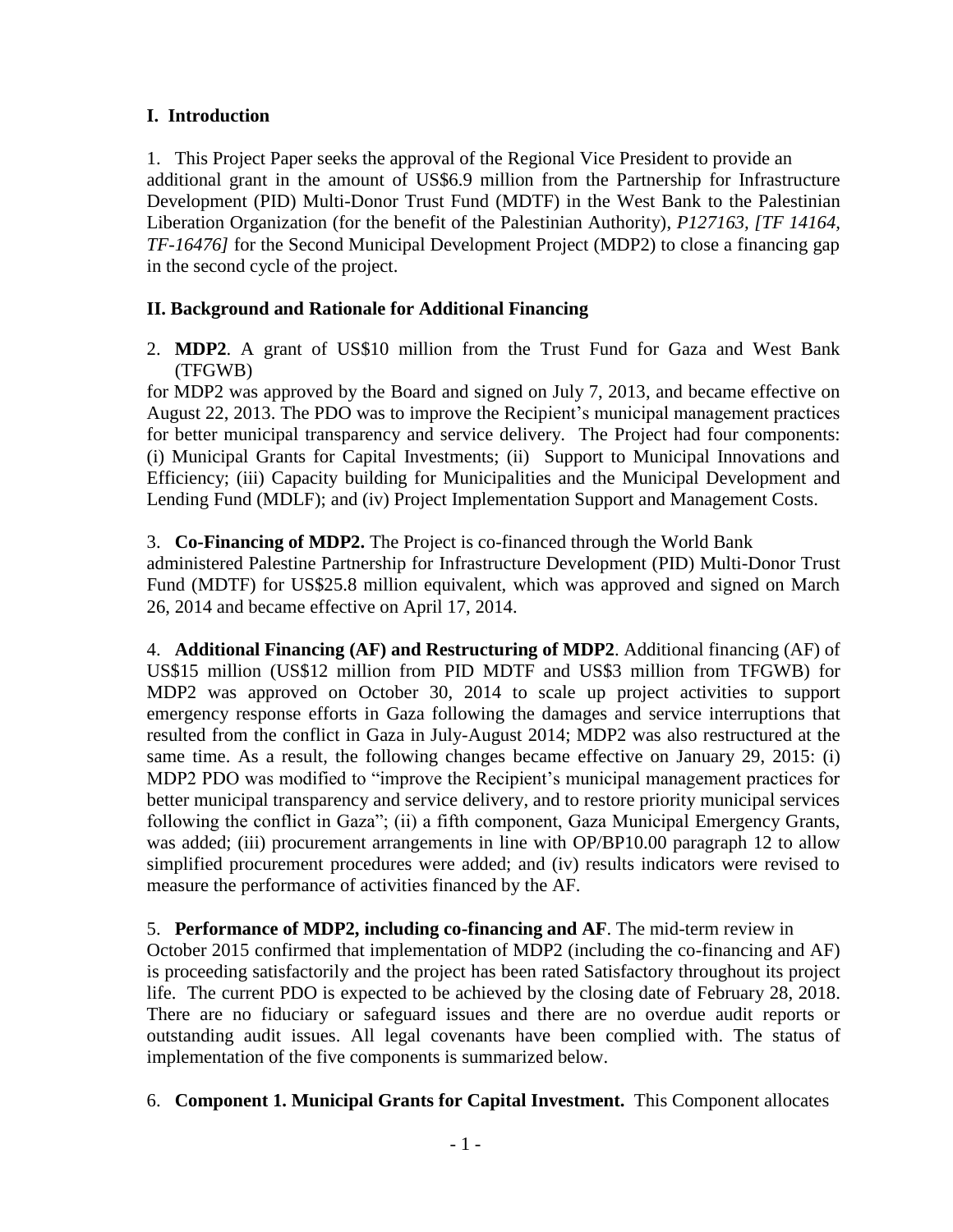performance-based grants for capital investment service provision sectors described as eligible in the Operational Manual (OM) as well as for operating expenditures for municipalities in Gaza, and is being implemented in two cycles of approximately 18 months each. The allocation amount is determined through a transfer formula consisting of performance (50 percent), population (30 percent) and need (20 percent). To determine performance, municipalities are ranked from A through E, based on 16 good governance indicators. Need is calculated using proxy indicators for municipal infrastructure, poverty rates and a flat rate allocation to municipalities. Municipalities propose priority sub-projects, based on a consultative planning process, which will be financed and implemented with assistance from the MDLF. By project mid-term, Cycle 1 was completed and the evaluations for selection of Cycle 2 sub-projects are underway. In general, project implementation is satisfactory with the project at mid-term, meeting or exceeding most of its key performance indicators including those related to the additional financing for Gaza meant to reflect the results specific to the Gaza emergency response activities financed under Component 5. For example, the number of municipalities that have graduated up the performance category in which they were classified during appraisal is 70 municipalities compared to a target of 25 municipalities. Three of the 138 municipalities have moved four steps and 1 municipality has moved six steps in the performance ranking mechanism. The share of identified priority damages repaired by Gaza municipalities is around 39% against an end target of 30% of estimated damages (expressed in monetary value).

### 7. **Component 2. Support to Municipal Innovations and Efficiency.** Component 2 pilots

learning and innovation for municipal development, including implementation of Ministry of Local Government (MoLG) policy decisions. The Component includes (a) Strengthening Newly Amalgamated Municipalities towards achieving service levels in existing municipalities through financing small-scale social infrastructure and demand driven municipal capacity building packages, (b) Piloting Innovations for improved municipal responsiveness support: (i) Introduction of e-governance in four selected municipalities for more responsive service provision; (ii) Renewable Energy to assist municipalities in piloting sub-projects with a focus on solar energy for public facilities; and (iii) Support to Local Economic Development (LED) initiatives to develop a municipal approach to LED and pilot the approach in four municipalities. The component is progressing and highlights include completion of Phase 1 of the LED program. The e-governance sub-component and installation of solar operating systems are being piloted in selected municipalities. For example, four pilot municipalities are preparing for implementation of the E-Municipality Software (EMS) and the Solar Photovoltaic System is operating in Anata, AlItihad, AlThahryeh, Baqa AlShaqyeh, Hebron, Nablus and Qabalan municipalities. Deir AlBalah and Abbassan AlKabera were selected to install 15 KWp, and 5KWp off-grid Solar PV systems.

## 8. **Component 3. Capacity Building for Municipalities and the MDLF.** This component

supports municipalities in improving their performance to graduate to a higher performance category within which they are currently classified. Component 3 is also progressing with all municipalities having completed Strategic Development Investment Planning (SDIP), and Fixed Asset Registration and Valuations (FARV). The Operations and Maintenance activity is moving towards its objectives by developing a web-based software that will assist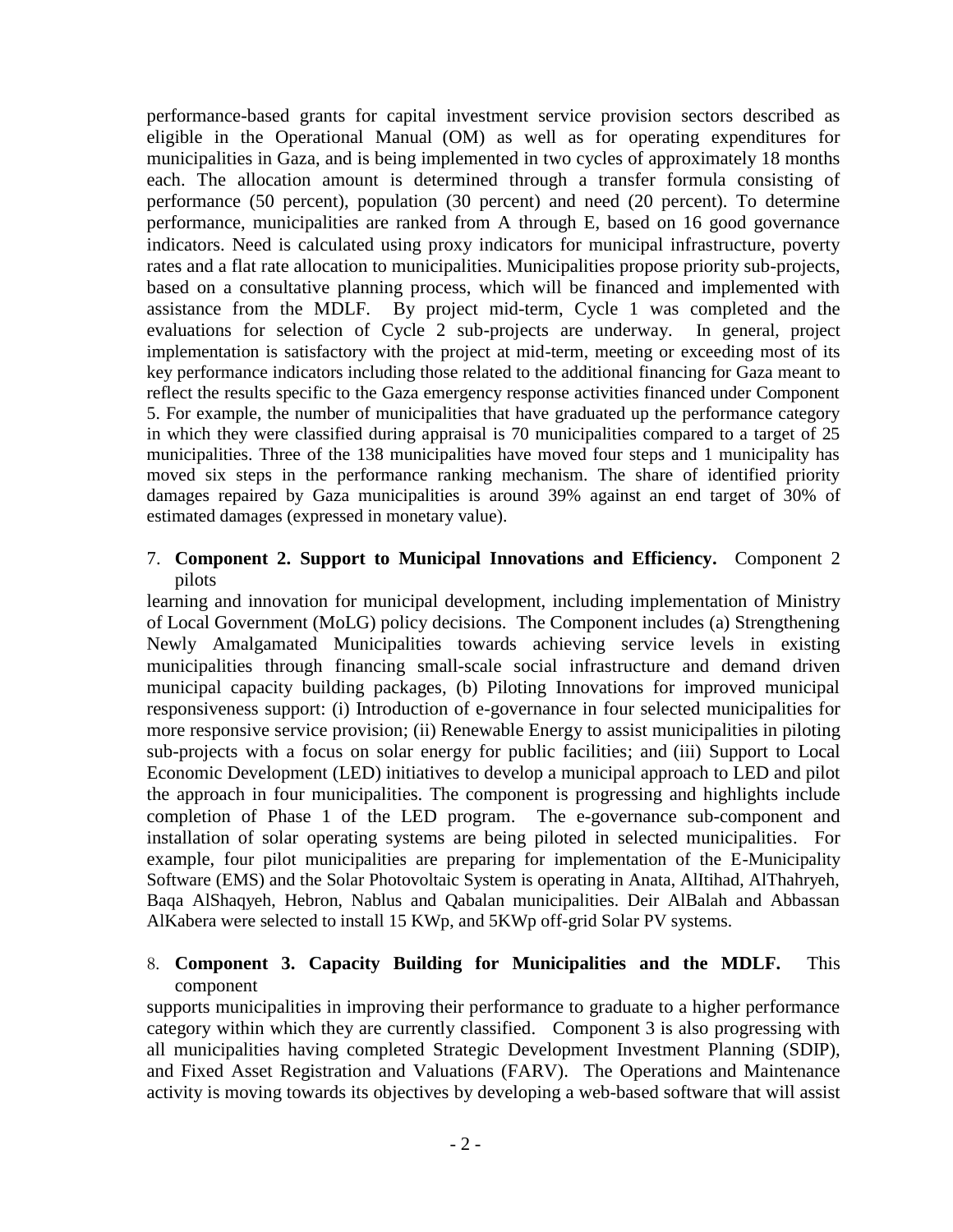municipalities manage their assets, alongside the O&M Manual (which provides technical guidance for O&M, as well as guidance on managing the system and software).

9. **Component 4. Project Implementation Support and Management Costs.** This component finances goods and consultants services for monitoring and evaluation, outreach and communication and local technical consultants for the engineering supervision of Component 1 and the MDLF management fee. Component 4 is also performing satisfactorily with a recently completed internal audit that was sent to the Financing Partners for their information. This is a welcomed step that had been discussed throughout the implementation of the program and demonstrates the willingness of MDLF to improve transparency.

10. **Component 5. Gaza Municipal Emergency Grants.** This component finances grants to Gaza municipalities for capital investment service provision. Allocations to municipalities were made based on the results of the Municipal Damage Assessment, determined by the share of grants allocated to individual municipalities. By the Mid-term Review, almost 50 percent of projects were completed with the majority in the roads and public facilities sectors.

11. All components are progressing satisfactorily and expected to be completed by the closing

date.

 $\overline{a}$ 

12. **Rationale for Additional Financing**. At the time of MDP2 approval, it was anticipated that there would be a financing gap due to an increase in population (7 percent population growth over the last two years<sup>1</sup>) and increased incentives based on performance<sup>2</sup>. However, these funds were not available at project approval because of donor budget cycles. The proposed additional financing will help close the financing gap for the second 18-month cycle of Component 1 of MDP2, which funds infrastructure sub-projects that the municipalities rely upon as part of their capital investments. Activities under the proposed AF are expected to be completed by February 28, 2018, the current closing date established at the approval of the first additional financing.

13. **Alignment with Bank and Palestinian Authority Strategies**. The proposed AF is fully aligned with Pillar 1 of the World Bank Group's West Bank and Gaza Assistance Strategy FY15-16, (Report 89503-GZ) (Strengthen public institutions to ensure service delivery to citizens), and is in line with the World Bank Group's Middle East and North Africa Region's strategic pillars on renewing the social contract and recovery and reconstruction. The AF is also aligned with the Palestinian Authority's (PA) Sector Strategy and its multiphase Municipal Development Program. The PA program operationalizes the goal of strengthening local governments, which is included in the National Development Plan (2014-2016). In addition, the proposed AF supports the World Bank Group's strategic goals

<sup>&</sup>lt;sup>1</sup> Population element of the formula is based on  $\epsilon$ 10.45 per capita. Population increased by 3.7 million from 2013-2014.

 $2$  Incentives based on performance around 4 percent over cycle 1.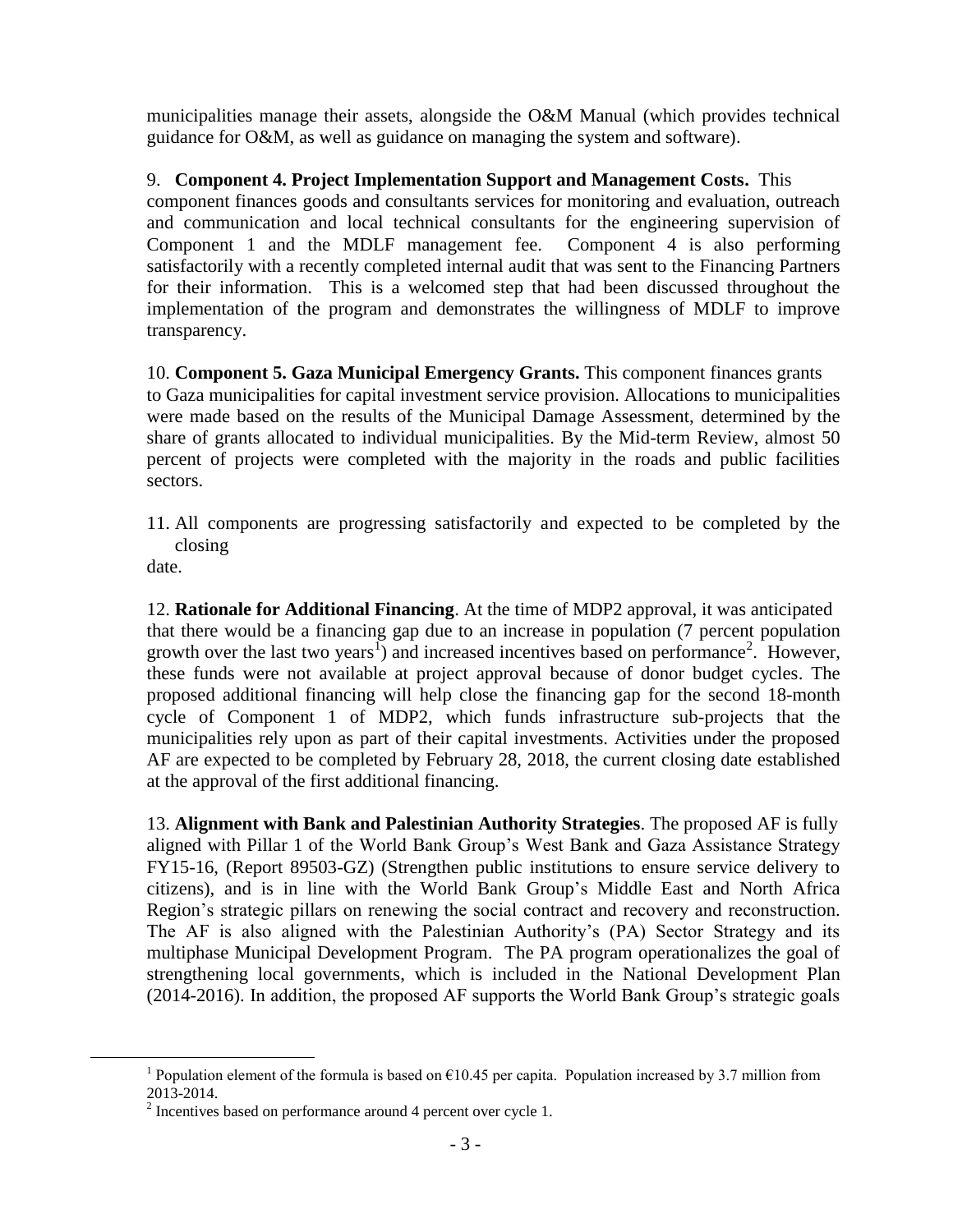of ending extreme poverty and boosting shared prosperity in a sustainable manner through enhanced public service delivery at the municipal level.

# 14. **Alternatives to Additional Financing.** Since the proposed AF aims to close the financing

gap to carry out the second cycle of municipal grants (Component 1) and to complete the project, a new operation is not considered appropriate. The proposed AF will be funded from the Partnership for Infrastructure Development (PID) Multi-Donor Trust Fund (MDTF) in the West Bank.

## **III. Proposed Changes**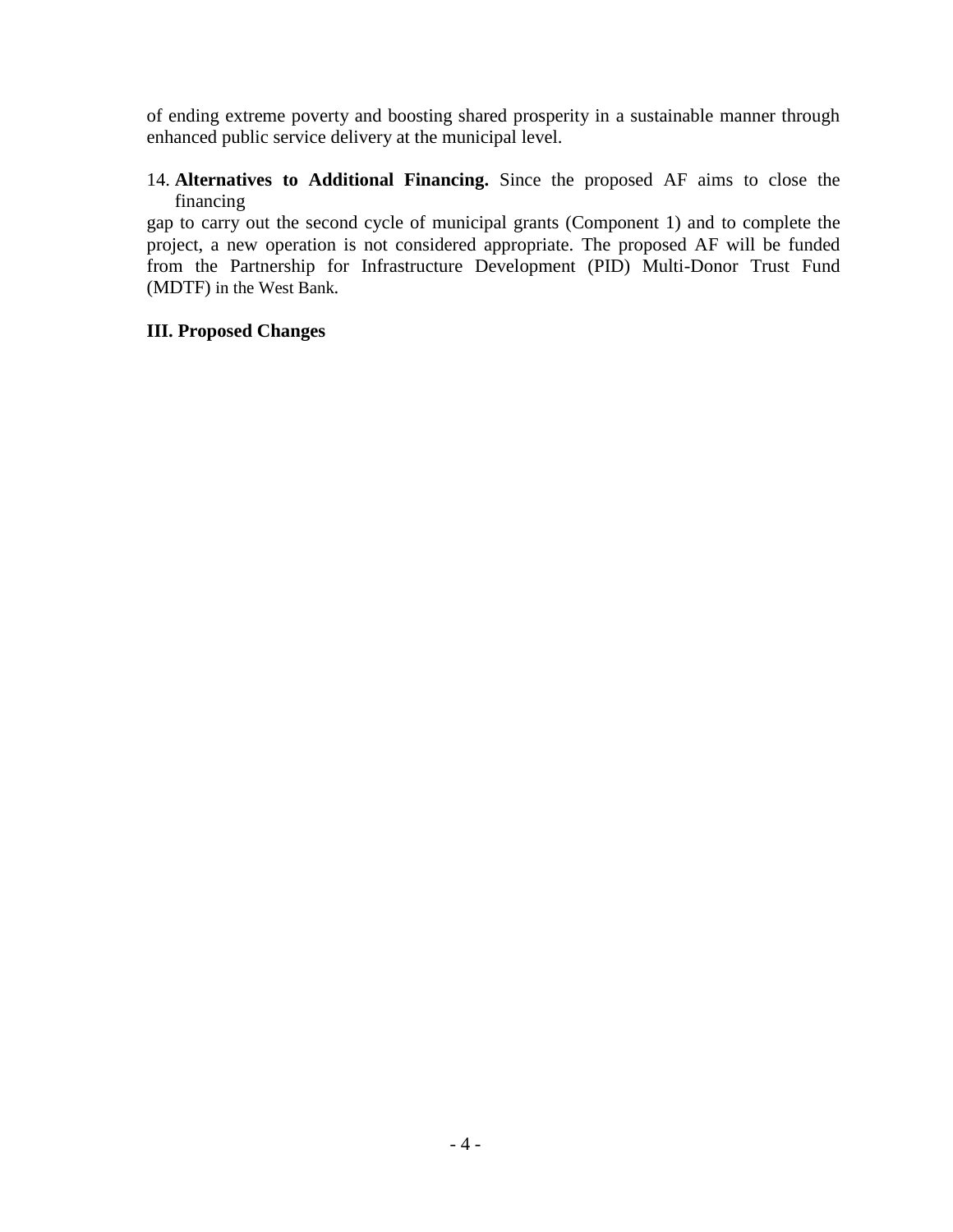# **Summary of Proposed Changes**

The proposed AF will be used to address a financing gap in the implementation of the second cycle of Component 1: Municipal Grants for Capital Investment (US\$6.417 million) and Component 4 (i) MDLF Management Fee (US\$483,000). The end targets for the Results Framework will be revised upwards as many of them have been achieved. The following consequential changes are proposed: costs of Components 1 and 4, as well as overall project costs will be correspondingly adjusted; the disbursement estimates will be adjusted.

| Change in Implementing Agency                       | $\vert$ No $\vert$ X $\vert$<br>Yes $\lceil$                                 |
|-----------------------------------------------------|------------------------------------------------------------------------------|
| Change in Project's Development Objectives          | Yes $\lceil$<br>$\left\vert \right.$ No $\left[ \right.$ X $\left. \right]$  |
| Change in Results Framework                         | Yes[X] No[]                                                                  |
| Change in Safeguard Policies Triggered              | Yes $\lceil$<br>$\left\{ \right.$ No $\left[ X \right]$                      |
| Change of EA category                               | Yes $\lceil$<br>$\vert$ No $\vert$ X $\vert$                                 |
| Other Changes to Safeguards                         | Yes $\lceil$<br>$\left[\right]$ No $\left[\right]$ X $\left[\right]$         |
| Change in Legal Covenants                           | Yes [<br>$\left[\right]$ No $\left[X\right]$                                 |
| Change in Loan Closing Date(s)                      | Yes $\lceil$<br>$\left\{ \right.$ No $\left[ X \right]$                      |
| <b>Cancellations Proposed</b>                       | $\left\{ \right.$ No $\left[ X \right]$<br>Yes $\lceil$                      |
| <b>Change in Disbursement Arrangements</b>          | $\left[ X \right]$<br>Yes $\lceil$                                           |
| <b>Reallocation between Disbursement Categories</b> | $\left\lceil \right.$ No $\left[ \right.$ X $\left. \right]$<br>Yes $\lceil$ |
| <b>Change in Disbursement Estimates</b>             | Yes [ X ] No [                                                               |
| Change to Components and Cost                       | Yes[X] No[                                                                   |
| Change in Institutional Arrangements                | $\left\vert \right.$ No $\left[ \right.$ X $\left. \right]$<br>Yes $\lceil$  |
| Change in Financial Management                      | Yes $\lceil$<br>$\left[\right]$ No $\left[\right]$ X $\left[\right]$         |
| Change in Procurement                               | Yes $\lceil$<br>$\left\{ \right.$ No $\left[ X \right]$                      |
| Change in Implementation Schedule                   | Yes $\lceil$<br>$\left  \right.$ No $\left[ \right.$ X $\left. \right]$      |
| Other Change(s)                                     | Yes $\lceil$<br>$\vert$ No $\vert$ X $\vert$                                 |

### **Development Objective/Results**

### **Project's Development Objectives**

Original PDO

The current Objective of the Project (i.e., the PDO approved at the time of the earlier AF and restructuring) is to improve the Recipient's municipal management practices for better municipal transparency and service delivery, and to restore priority municipal services following the conflict in Gaza.

#### **Change in Results Framework**

The end targets for the Results Framework will be revised upwards as many of them have been achieved.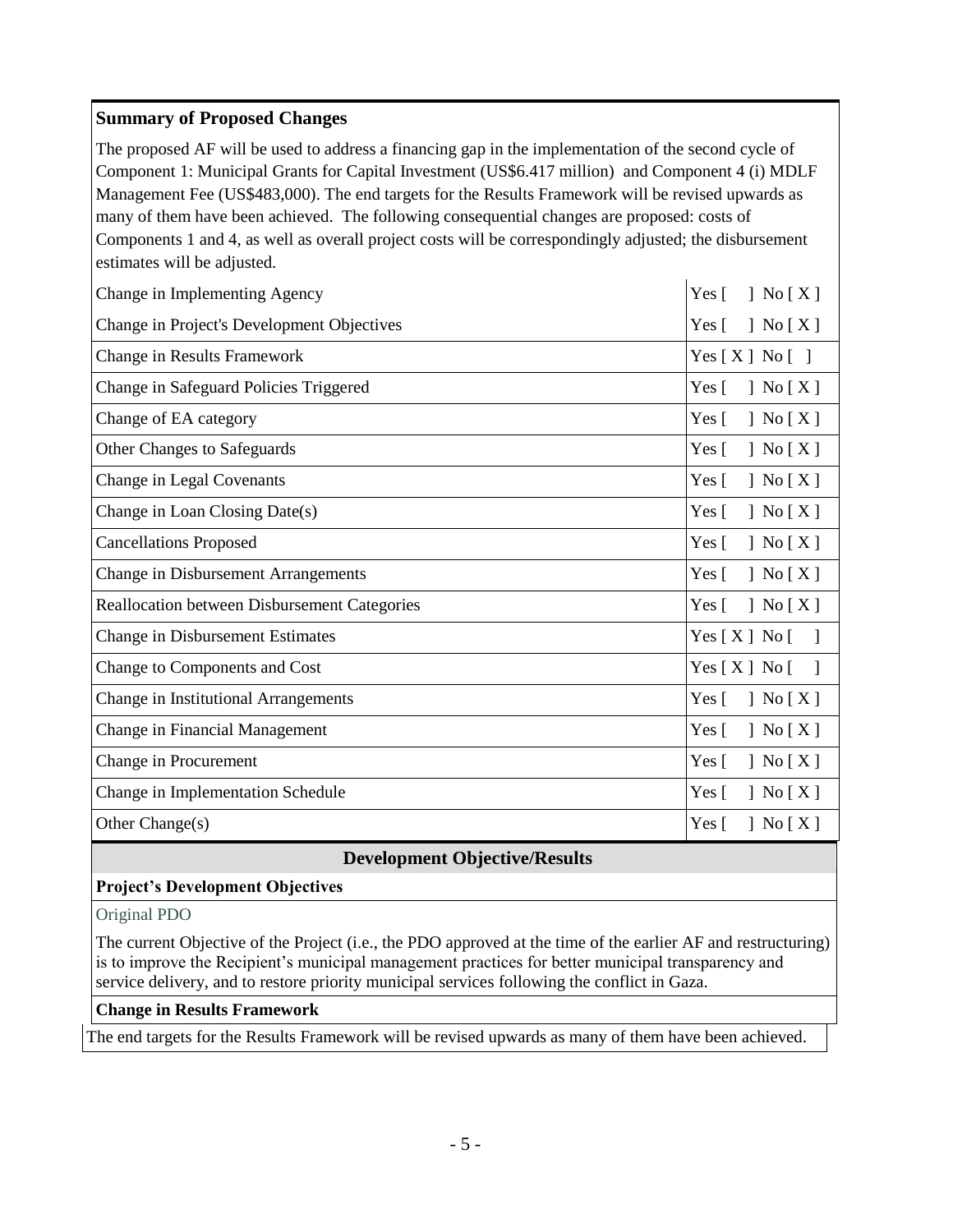| Compliance                                                                              |                                                                 |                                                                                                                                                                   |                                                              |               |                       |               |  |  |  |  |
|-----------------------------------------------------------------------------------------|-----------------------------------------------------------------|-------------------------------------------------------------------------------------------------------------------------------------------------------------------|--------------------------------------------------------------|---------------|-----------------------|---------------|--|--|--|--|
| Covenants - Additional Financing (GZ-Second Municipal Development Project AF - P155268) |                                                                 |                                                                                                                                                                   |                                                              |               |                       |               |  |  |  |  |
| <b>Source of</b><br><b>Funds</b>                                                        | <b>Finance</b><br><b>Agreement</b><br>Reference                 |                                                                                                                                                                   | <b>Description of</b><br><b>Date Due</b><br><b>Covenants</b> |               | <b>Frequency</b>      | <b>Action</b> |  |  |  |  |
|                                                                                         |                                                                 |                                                                                                                                                                   |                                                              |               |                       |               |  |  |  |  |
|                                                                                         |                                                                 |                                                                                                                                                                   |                                                              |               |                       |               |  |  |  |  |
| <b>Conditions</b>                                                                       |                                                                 |                                                                                                                                                                   |                                                              |               |                       |               |  |  |  |  |
| <b>Source Of Fund</b>                                                                   |                                                                 | <b>Name</b>                                                                                                                                                       |                                                              | <b>Type</b>   |                       |               |  |  |  |  |
| PID MDTF                                                                                |                                                                 | Article V $5.01$ (a)                                                                                                                                              |                                                              | Effectiveness |                       |               |  |  |  |  |
|                                                                                         | <b>Description of Condition</b>                                 |                                                                                                                                                                   |                                                              |               |                       |               |  |  |  |  |
|                                                                                         |                                                                 | The execution and delivery of this Agreement on behalf of the Recipient and of the Project                                                                        |                                                              |               |                       |               |  |  |  |  |
|                                                                                         |                                                                 | Agreement on behalf of the Project Implementing Entity have been duly authorized or ratified                                                                      |                                                              |               |                       |               |  |  |  |  |
|                                                                                         |                                                                 | by all necessary governmental and corporate action.                                                                                                               |                                                              |               |                       |               |  |  |  |  |
| <b>Source Of Fund</b>                                                                   |                                                                 | <b>Name</b>                                                                                                                                                       |                                                              | <b>Type</b>   |                       |               |  |  |  |  |
| PID MDTF                                                                                |                                                                 | Article $V$ 5.01 (b)                                                                                                                                              |                                                              | Effectiveness |                       |               |  |  |  |  |
|                                                                                         | <b>Description of Condition</b>                                 |                                                                                                                                                                   |                                                              |               |                       |               |  |  |  |  |
|                                                                                         |                                                                 | The Subsidiary Agreement referred to in Section I.A of Schedule 2 to the Agreement has been<br>executed on behalf of the Recipient and the Palestinian Authority. |                                                              |               |                       |               |  |  |  |  |
|                                                                                         |                                                                 |                                                                                                                                                                   |                                                              |               |                       |               |  |  |  |  |
| <b>Source Of Fund</b>                                                                   |                                                                 | <b>Name</b>                                                                                                                                                       |                                                              | <b>Type</b>   |                       |               |  |  |  |  |
| <b>PID MDTF</b>                                                                         |                                                                 | Article V $5.01$ (c)                                                                                                                                              |                                                              |               | Effectiveness         |               |  |  |  |  |
|                                                                                         | <b>Description of Condition</b>                                 | The On-Granting Agreement referred to in Section I.A of Schedule 2 to the Agreement has                                                                           |                                                              |               |                       |               |  |  |  |  |
|                                                                                         |                                                                 | been executed on behalf of the Palestinian Authority and the Project Implementing Entity.                                                                         |                                                              |               |                       |               |  |  |  |  |
|                                                                                         |                                                                 |                                                                                                                                                                   | <b>Risk</b>                                                  |               |                       |               |  |  |  |  |
| <b>Risk Category</b>                                                                    |                                                                 |                                                                                                                                                                   |                                                              |               | Rating $(H, S, M, L)$ |               |  |  |  |  |
|                                                                                         | 1. Political and Governance                                     |                                                                                                                                                                   |                                                              | High          |                       |               |  |  |  |  |
| 2. Macroeconomic                                                                        |                                                                 |                                                                                                                                                                   |                                                              |               | Substantial           |               |  |  |  |  |
|                                                                                         | 3. Sector Strategies and Policies                               |                                                                                                                                                                   |                                                              | Low           |                       |               |  |  |  |  |
|                                                                                         | 4. Technical Design of Project or Program                       |                                                                                                                                                                   | Moderate                                                     |               |                       |               |  |  |  |  |
|                                                                                         | 5. Institutional Capacity for Implementation and Sustainability | Moderate                                                                                                                                                          |                                                              |               |                       |               |  |  |  |  |
| 6. Fiduciary                                                                            |                                                                 |                                                                                                                                                                   | Moderate                                                     |               |                       |               |  |  |  |  |
|                                                                                         | 7. Environment and Social                                       |                                                                                                                                                                   | Moderate                                                     |               |                       |               |  |  |  |  |
| 8. Stakeholders                                                                         |                                                                 |                                                                                                                                                                   |                                                              |               | Moderate              |               |  |  |  |  |
| 9. Other                                                                                |                                                                 |                                                                                                                                                                   |                                                              |               |                       |               |  |  |  |  |
| <b>OVERALL</b>                                                                          |                                                                 | Moderate                                                                                                                                                          |                                                              |               |                       |               |  |  |  |  |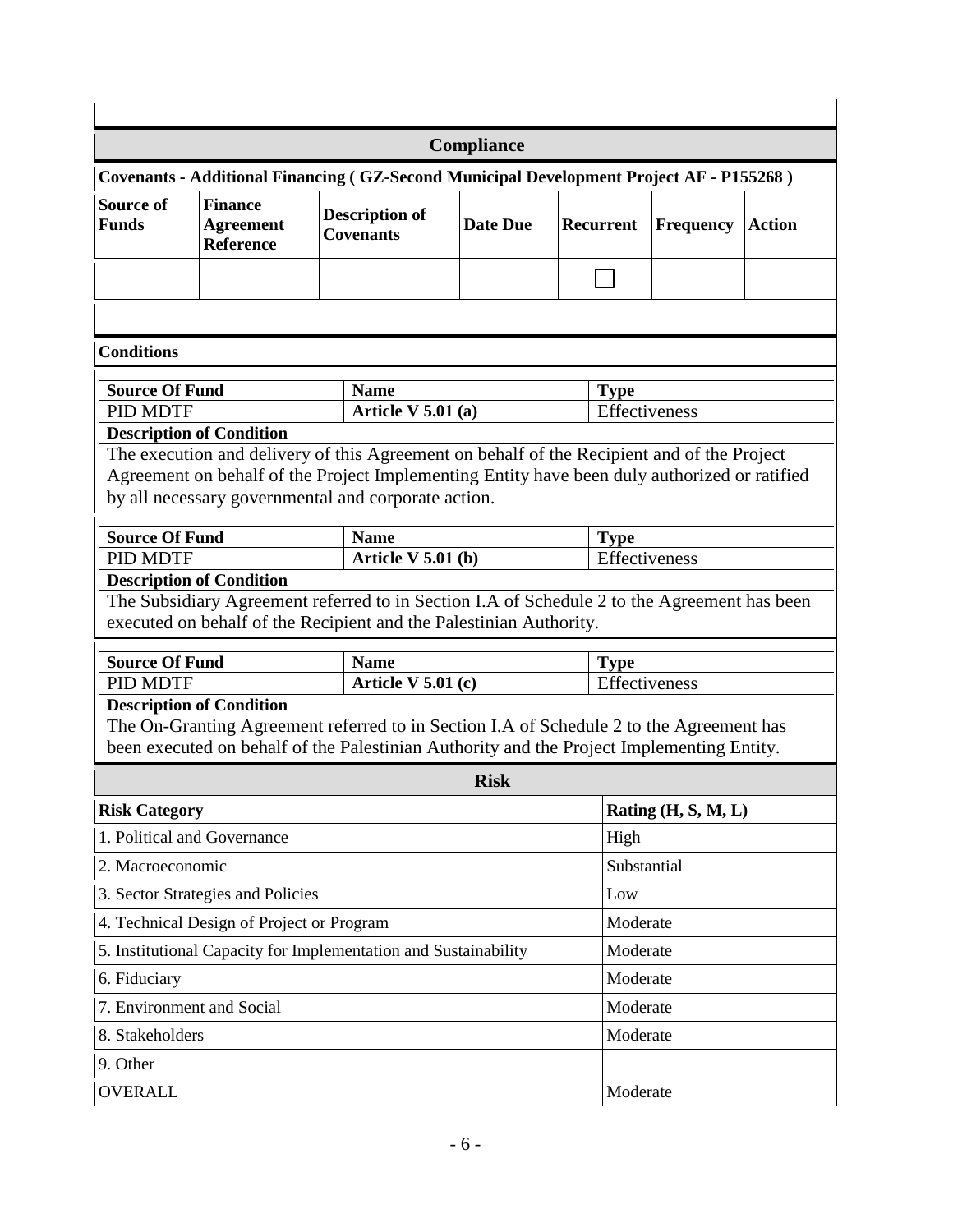|                                                                                                                                                                                   | <b>Finance</b>  |                    |                                                                             |               |                                                                   |                 |                 |                               |                  |      |  |
|-----------------------------------------------------------------------------------------------------------------------------------------------------------------------------------|-----------------|--------------------|-----------------------------------------------------------------------------|---------------|-------------------------------------------------------------------|-----------------|-----------------|-------------------------------|------------------|------|--|
| <b>Loan Closing Date - Additional Financing (GZ-Second Municipal Development</b><br><b>Project AF - P155268</b> )                                                                 |                 |                    |                                                                             |               |                                                                   |                 |                 |                               |                  |      |  |
| <b>Source of Funds</b>                                                                                                                                                            |                 |                    |                                                                             |               | <b>Proposed Additional Financing Loan Closing Date</b>            |                 |                 |                               |                  |      |  |
| PID MDTF                                                                                                                                                                          |                 |                    |                                                                             |               | 28-Feb-2018                                                       |                 |                 |                               |                  |      |  |
| <b>Change in Disbursement Estimates (including all sources of Financing)</b>                                                                                                      |                 |                    |                                                                             |               |                                                                   |                 |                 |                               |                  |      |  |
| Explanation:<br>The table below on Expected Disbursements is based on: disbursements to date in 2014 and 2015 and<br>anticipated disbursements (including from the proposed AF).  |                 |                    |                                                                             |               |                                                                   |                 |                 |                               |                  |      |  |
| <b>Expected Disbursements (in USD Million) (including all Sources of Financing)</b>                                                                                               |                 |                    |                                                                             |               |                                                                   |                 |                 |                               |                  |      |  |
| <b>Fiscal Year</b>                                                                                                                                                                | 2014            | 2015               | 2016                                                                        | 2017          | 2018                                                              | 2019            | 2020            | 2021                          | 2022             | 2023 |  |
| Annual                                                                                                                                                                            | 6.00            | 12.00              | 14.00                                                                       | 12.80         | 12.90                                                             | 0.00            | 0.00            | 0.00                          | 0.00             | 0.00 |  |
| Cumulative                                                                                                                                                                        | 6.00            | 18.00              | 32.00                                                                       | 44.80         | 57.70                                                             | 0.00            | 0.00            | 0.00                          | 0.00             | 0.00 |  |
| Allocations - Additional Financing (GZ-Second Municipal Development Project AF -<br>P155268)                                                                                      |                 |                    |                                                                             |               |                                                                   |                 |                 |                               |                  |      |  |
| <b>Source of</b>                                                                                                                                                                  | <b>Currency</b> | <b>Category of</b> |                                                                             |               | <b>Allocation</b>                                                 |                 |                 | Disbursement %(Type<br>Total) |                  |      |  |
| <b>Fund</b>                                                                                                                                                                       |                 |                    | <b>Expenditure</b>                                                          |               |                                                                   | <b>Proposed</b> |                 | <b>Proposed</b>               |                  |      |  |
| PID MDTF                                                                                                                                                                          |                 | of the Project     | Sub-grants under Part 1                                                     |               |                                                                   | 6,417,000.00    |                 |                               | 100.00           |      |  |
| PID MDTF                                                                                                                                                                          |                 | financial audit)   | <b>MDLF</b> Management Fee<br>under Part 4 (i) of the<br>Project (including |               |                                                                   |                 | 483,000.00      | 100.00                        |                  |      |  |
|                                                                                                                                                                                   |                 |                    |                                                                             | <b>Total:</b> |                                                                   | 6,900,000.00    |                 |                               |                  |      |  |
|                                                                                                                                                                                   |                 |                    |                                                                             |               |                                                                   |                 |                 |                               |                  |      |  |
|                                                                                                                                                                                   |                 |                    |                                                                             |               | <b>Components</b>                                                 |                 |                 |                               |                  |      |  |
| Explanation:                                                                                                                                                                      |                 |                    |                                                                             |               |                                                                   |                 |                 |                               |                  |      |  |
| Current Cost reflects project activities to be carried out from all current sources of financing, while<br>Proposed Cost takes into account funds available from the proposed AF. |                 |                    |                                                                             |               |                                                                   |                 |                 |                               |                  |      |  |
| <b>Proposed Component</b><br><b>Current Component</b><br><b>Name</b><br><b>Name</b>                                                                                               |                 |                    |                                                                             |               | <b>Current Cost</b><br><b>Proposed</b><br>(US\$M)<br>Cost (US\$M) |                 |                 | <b>Action</b>                 |                  |      |  |
| <b>Municipal Grants for</b><br>Municipal Grants for<br>Capital Investments<br><b>Capital Investments</b>                                                                          |                 |                    |                                                                             | 7.03          |                                                                   |                 | $13.45$ Revised |                               |                  |      |  |
| <b>Support to Municipal</b><br>Innovations and<br>Efficiency                                                                                                                      |                 | Efficiency         | <b>Support to Municipal</b><br>Innovations and                              |               |                                                                   | 0.77            |                 |                               | $0.77$ No change |      |  |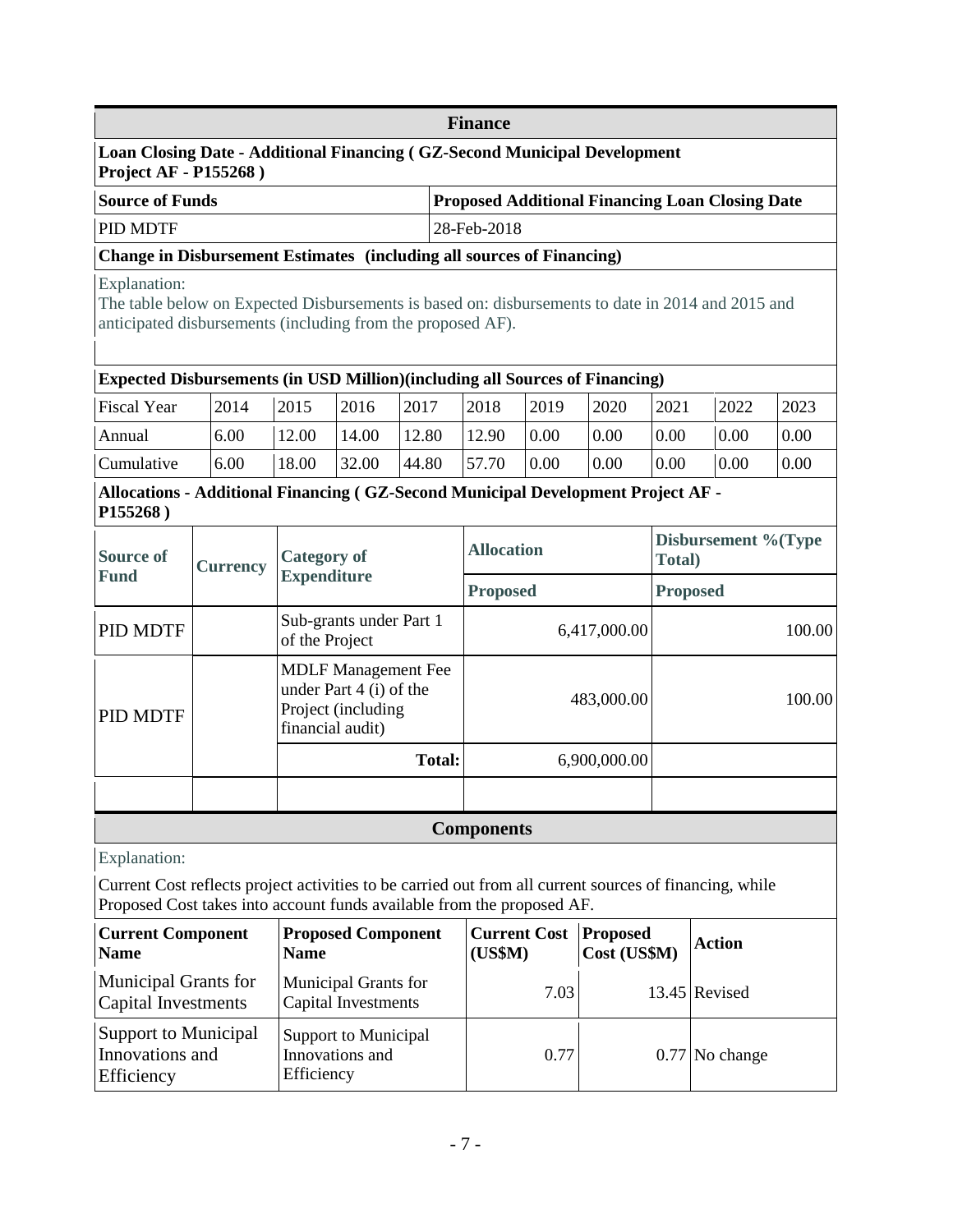| <b>MDLF</b><br>Project Implementation<br>Support and | <b>MDLF</b><br>Project Implementation<br>Support and Management | 1.60  |       | 2.08 Revised      |  |  |  |  |
|------------------------------------------------------|-----------------------------------------------------------------|-------|-------|-------------------|--|--|--|--|
| <b>Management Costs</b>                              | Costs                                                           |       |       |                   |  |  |  |  |
| Gaza Municipal<br><b>Emergency Grants</b>            | Gaza Municipal<br><b>Emergency Grants</b>                       | 13.95 |       | $13.95$ No change |  |  |  |  |
|                                                      | <b>Total:</b>                                                   | 23.95 | 30.85 |                   |  |  |  |  |
|                                                      |                                                                 |       |       |                   |  |  |  |  |
| <b>Appraisal Summary</b>                             |                                                                 |       |       |                   |  |  |  |  |

## **Economic and Financial Analysis**

#### Explanation:

As in the original grant, priority municipal sub-projects will be selected by each participating municipality on a demand-driven basis. The economic and financial benefits of the project will be measured ex-ante based on the methodologies in the Operational Manual under "Guidelines for the Economic and Financial Analysis of Sub-projects". The financial rate of return will be calculated for revenue generating subprojects. Cost efficiency measured by net present value (NPV) per beneficiary will be calculated for the remaining sub-projects.

The MDLF can require a separate justification by the applicant municipality for those projects that have high costs per beneficiary (Financial NPV above EUR100), a financial rate of return below 15 percent for revenue generating projects, revenues below Operations and Maintenance (O&M) costs for public services, and own costs higher than 90 percent of comparable rental costs for public buildings and construction equipment. MDLF technical units and Local Technical Consultants (LTCs) can advise on technical alternatives or different sub-projects that are more likely to yield higher benefits for the community.

# **Technical Analysis**

# Explanation:

The PDO, project design, implementation and fiduciary arrangements will remain unchanged. The bulk of the AF will be used to fund Cycle 2 sub-projects under Component 1: Municipal Grants for Capital Investment that meet eligibility requirements outlined in the Operations Manual (which includes quotas for women and youth).

Procurement for the AF will be carried out in accordance with the 'Guidelines: Procurement of Goods, Works and non-Consulting Services under IBRD Loans and IDA Credits and Grants by World Bank Borrowers' and the 'Guidelines: Selection and Employment of Consultants under IBRD Loans and IDA Credits and Grants by World Bank Borrowers' published by the Bank in January 2011, revised July 2014, the Grant Agreement and the Procurement Plan approved by the World Bank. The 'Guidelines on Preventing and Combating Fraud and Corruption in Projects Financed by IBRD Loans and IDA Credits and Grants' published in October 2006 and revised in January 2011 shall apply to the project.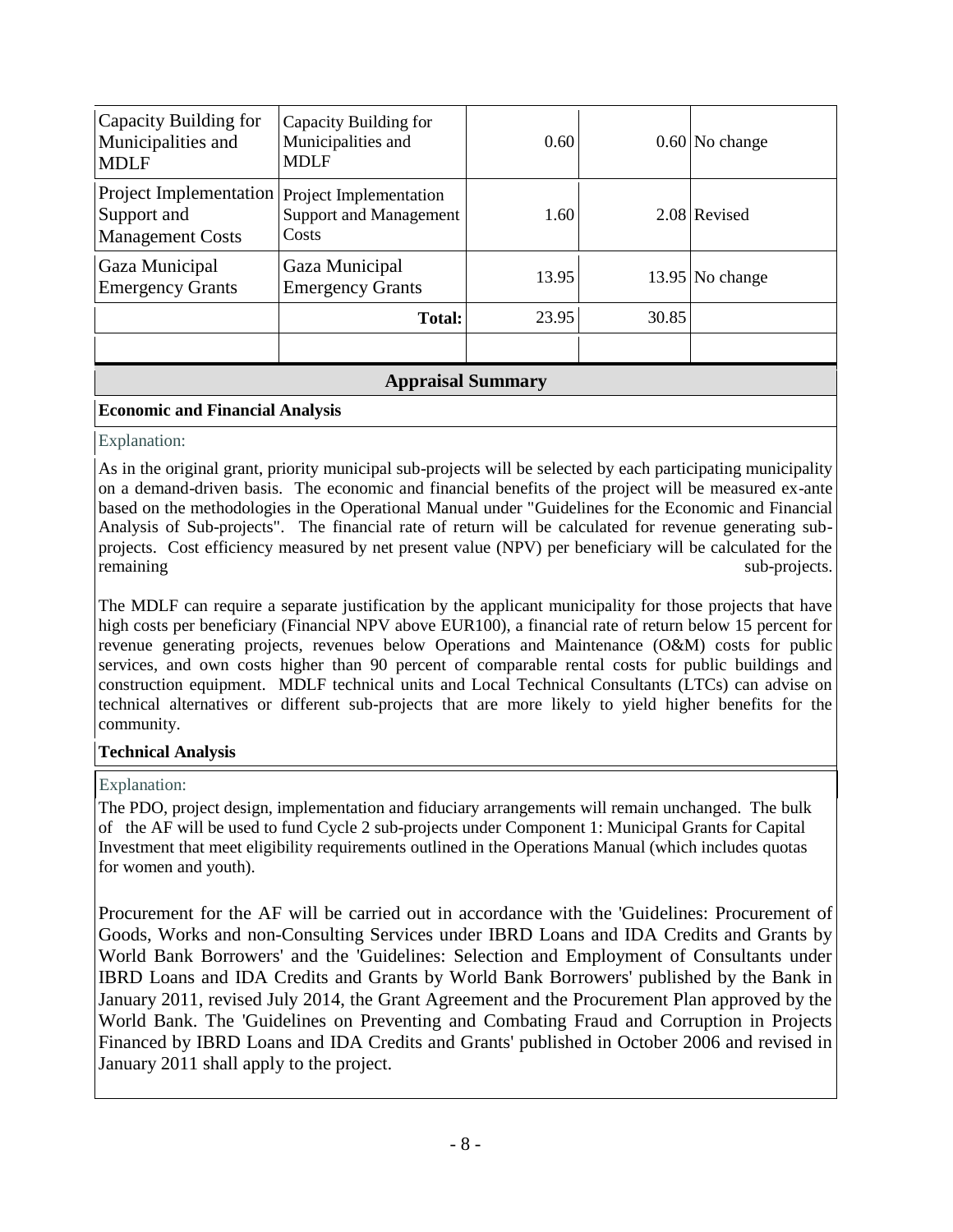### **Social Analysis**

#### Explanation:

As public disclosure of sub-project information will enhance social accountability between municipalities and citizens, several citizen engagement activities will be implemented, including information for citizens about subproject type, budget, duration, in a sample of municipalities, a Participatory M&E pilot in 10 municipalities that aims to engage citizens in the monitoring and evaluation of municipal activities and service delivery. Other CE activities include creation of citizen service centers; development and distribution of services charters; development of a social accountability toolkit and national manual; and an e-municipality pilot in 4 municipalities. Social safeguards under MDP2 will also apply to the proposed AF.

#### **Environmental Analysis**

#### Explanation:

Environmental safeguards policies triggered under MDP2 will apply to the proposed AF. The Environmental and Social Management Framework, disclosed on March 24, 2013 for the parent project remains applicable to the AF.

#### **Risk**

Explanation:

The overall risk rating for the implementation of the proposed AF will remain unchanged from the current moderate rating of MDP2 as the proposed AF is merely meeting a financing gap in Cycle 2 of Component 1. The political and governance risk rating is High, due to the exceptional political and security situation in the West Bank and Gaza. The macroeconomic risk is substantial due to the continued fiscal distress of the Palestinian Authority over a prolonged period.

# **V. World Bank Grievance Redress**

15. Communities and individuals who believe that they are adversely affected by a World Bank (WB) supported project may submit complaints to existing project-level grievance redress mechanisms or the WB's Grievance Redress Service (GRS). The GRS ensures that complaints received are promptly reviewed in order to address project-related concerns. Project affected communities and individuals may submit their complaint to the WB's independent Inspection Panel which determines whether harm occurred, or could occur, as a result of WB non-compliance with its policies and procedures. Complaints may be submitted at any time after concerns have been brought directly to the World Bank's attention, and Bank Management has been given an opportunity to respond. For information on how to submit complaints to the World Bank's corporate Grievance Redress Service (GRS), please visit [http://www.worldbank.org/GRS.](http://www.worldbank.org/GRS) For information on how to submit complaints to the World Bank Inspection Panel, please visit [www.inspectionpanel.org.](http://www.inspectionpanel.org/)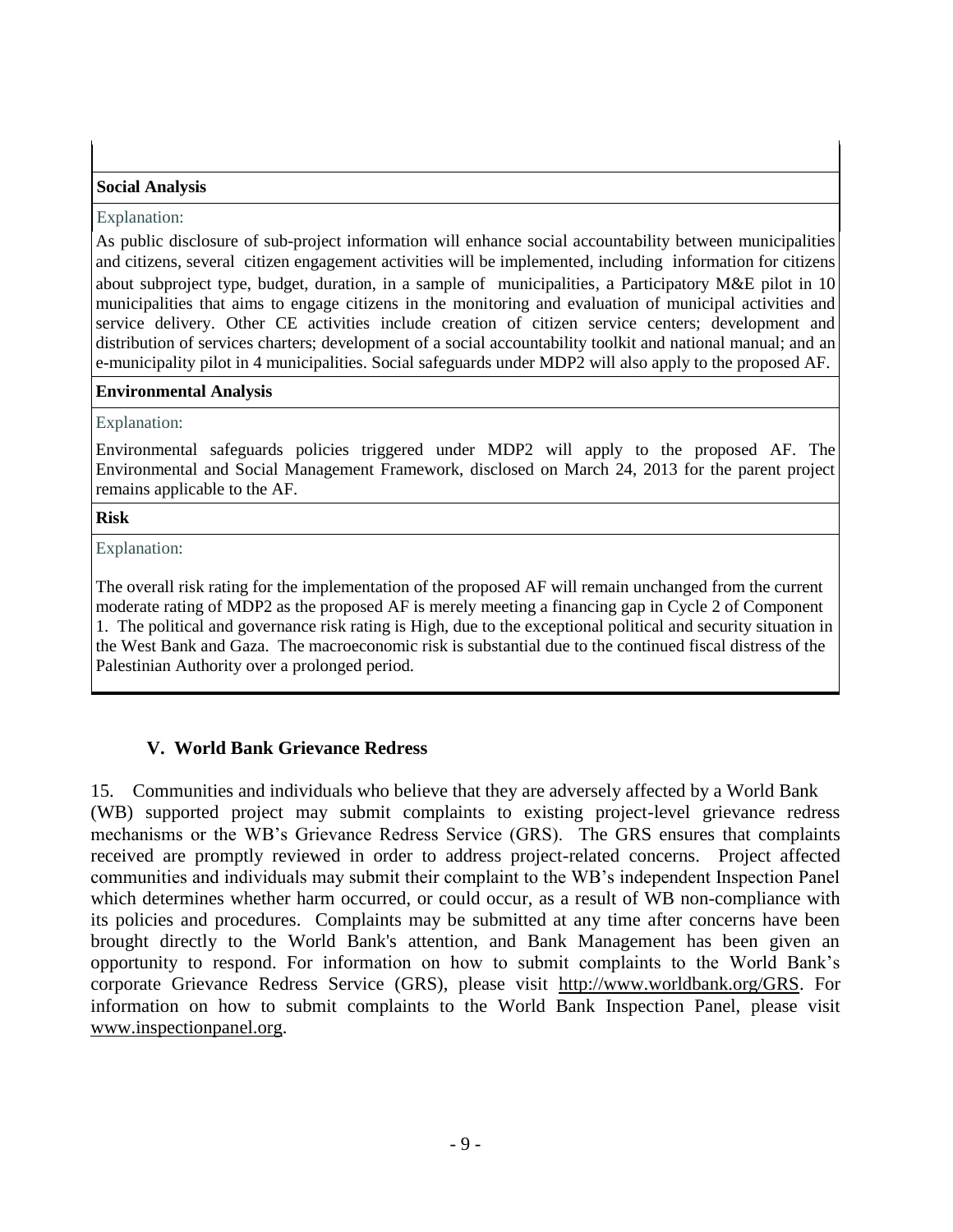# RESULTS FRAMEWORK

| Project<br>Name:      | GZ-Second Municipal Development Project AF (P155268) |                         |                                     | Project<br>Stage: | <b>Additional Financing</b>                       | Status:<br><b>DRAFT</b>                      |  |  |
|-----------------------|------------------------------------------------------|-------------------------|-------------------------------------|-------------------|---------------------------------------------------|----------------------------------------------|--|--|
| Team<br>Leader(s)     | Christianna Johnnides Brotsis                        | Requesting<br>Unit:     | MNC04                               | Created by:       |                                                   | Christianna Johnnides Brotsis on 06-May-2015 |  |  |
| Product<br>Line:      | <b>Recipient Executed Activities</b>                 | Responsible<br>Unit:    | GSU11                               | Modified by:      |                                                   | Christianna Johnnides Brotsis on 21-Mar-2016 |  |  |
| Country:              | West Bank and G                                      | Approval FY: 2016       |                                     |                   |                                                   |                                              |  |  |
| Region:               | MIDDLE EAST AND NORTH Lending<br><b>AFRICA</b>       | Instrument:             | <b>Investment Project Financing</b> |                   |                                                   |                                              |  |  |
| Parent Project<br>ID: | P127163                                              | Parent Project<br>Name: |                                     |                   | GZ-Second Municipal Development Project (P127163) |                                              |  |  |

# **Project Development Objectives**

Original Project Development Objective - Parent:

The Revised Objective of the Project is to improve the Recipient's municipal management practices for better municipal transparency and service delivery, and to restore priority municipal services following the conflict in Gaza.

Proposed Project Development Objective - Additional Financing (AF):

The PDO is "to improve the Recipient's municipal management practices for better municipal transparency and service delivery, and to restore priority municipal services following the conflict in Gaza".

#### **Results**

Core sector indicators are considered: Yes Results reporting level: Project Level

### **Project Development Objective Indicators**

| <b>Status</b> | Indicator Name                | Core | Unit of Measure        |       | <b>Baseline</b> | Actual(Current) | <b>End Target</b> |
|---------------|-------------------------------|------|------------------------|-------|-----------------|-----------------|-------------------|
| Revised       | Number of municipalities that |      | $\mathbf{v}$<br>Number | Value | 0.00            | 70.00           | 80.00             |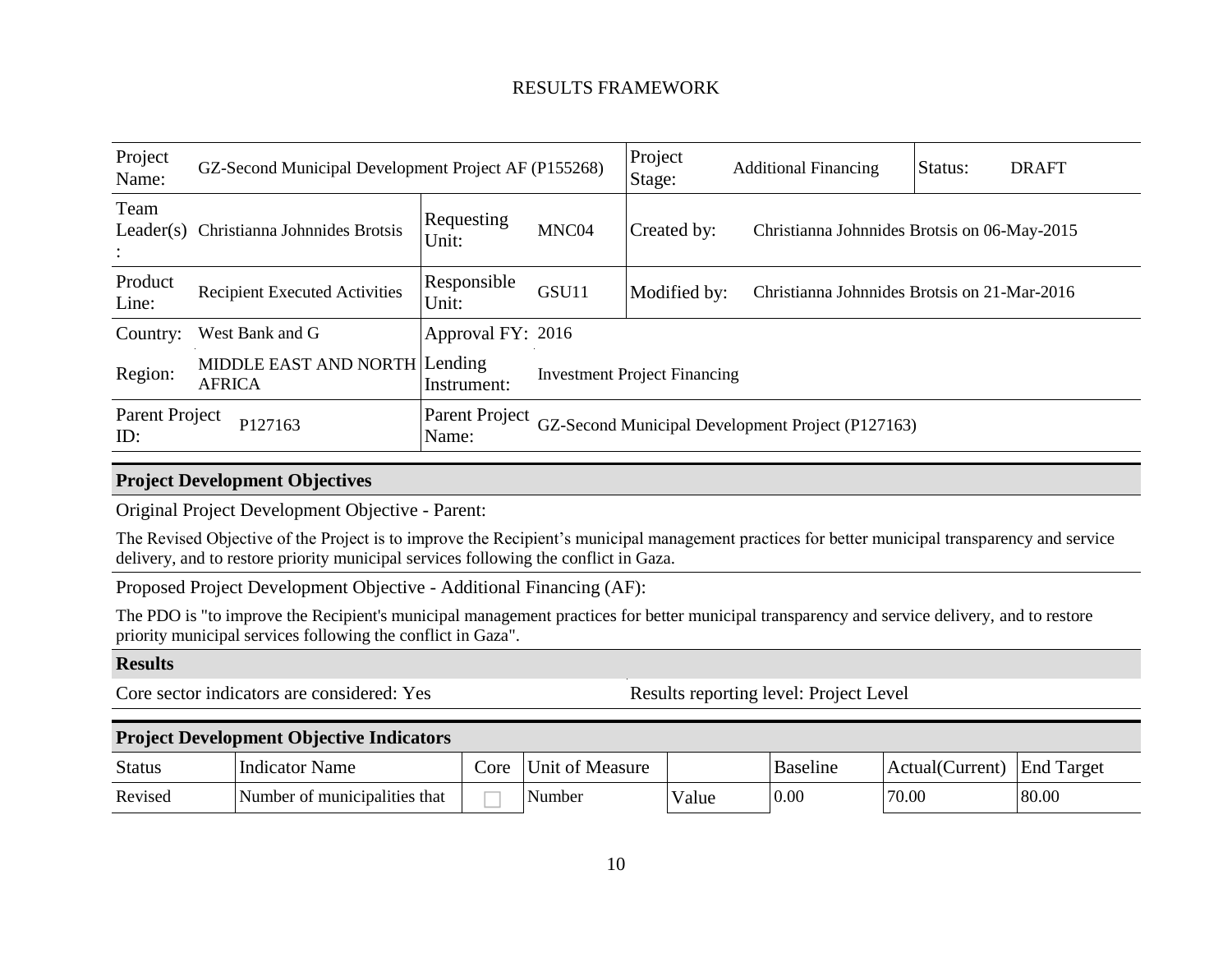|            | graduate up the performance                                                                                                                                          |  |                  | Date    | 28-Mar-2013 | 21-Mar-2016 | 28-Feb-2018 |
|------------|----------------------------------------------------------------------------------------------------------------------------------------------------------------------|--|------------------|---------|-------------|-------------|-------------|
|            | category in which they are<br>currently classified, by the end<br>of MDP-II                                                                                          |  |                  | Comment |             |             |             |
| Revised    | Number of municipalities that                                                                                                                                        |  | Number           | Value   | 0.00        | 0.00        | 2.00        |
|            | graduate to A ranking, by the<br>end of MDP-II                                                                                                                       |  | Sub Type         | Date    | 28-Mar-2013 | 21-Mar-2016 | 28-Feb-2018 |
|            |                                                                                                                                                                      |  | Breakdown        | Comment |             |             |             |
| Revised    | Number of Municipalities that                                                                                                                                        |  | Number           | Value   | 0.00        | 54.00       | 50.00       |
|            | graduate to B ranking                                                                                                                                                |  | Sub Type         | Date    | 28-Mar-2013 | 21-Mar-2016 | 28-Feb-2018 |
|            |                                                                                                                                                                      |  | <b>Breakdown</b> | Comment |             |             |             |
| <b>New</b> | Affected population in Gaza                                                                                                                                          |  | Number           | Value   | 0.00        | 1147133.00  | 1000000.00  |
|            | with access to restored<br>municipal services                                                                                                                        |  |                  | Date    | 15-Oct-2014 | 21-Mar-2016 | 28-Feb-2018 |
|            |                                                                                                                                                                      |  |                  | Comment |             |             |             |
| No Change  | Percentage of municipalities<br>that apply social accountability<br>measures, specifically, at least<br>two public disclosure<br>mechanisms, bythe end of<br>MDP-II. |  | Percentage       | Value   | 68.00       | 94.00       | 80.00       |
|            |                                                                                                                                                                      |  |                  | Date    | 28-Feb-2013 | 21-Mar-2016 | 28-Feb-2018 |
|            |                                                                                                                                                                      |  |                  | Comment |             |             |             |
| Revised    | Municipalities publically                                                                                                                                            |  | Number           | Value   | 0.00        | 69.00       | 80.00       |
|            | disclosing external audit<br>reports with minimum                                                                                                                    |  | Sub Type         |         |             |             |             |
|            | standards, and with unqualified<br>opinion                                                                                                                           |  | Supplemental     |         |             |             |             |
| Revised    | Municipalities publically                                                                                                                                            |  | Number           | Value   | $0.00\,$    | 129.00      | 100.00      |
|            | disclosing participatory SDIP<br>execution and updates.                                                                                                              |  | Sub Type         |         |             |             |             |
|            |                                                                                                                                                                      |  | Supplemental     |         |             |             |             |
| Revised    | Municipalities establishing                                                                                                                                          |  | Number           | Value   | 8.00        | 14.00       | 40.00       |
|            | service quality standards for                                                                                                                                        |  | Sub Type         |         |             |             |             |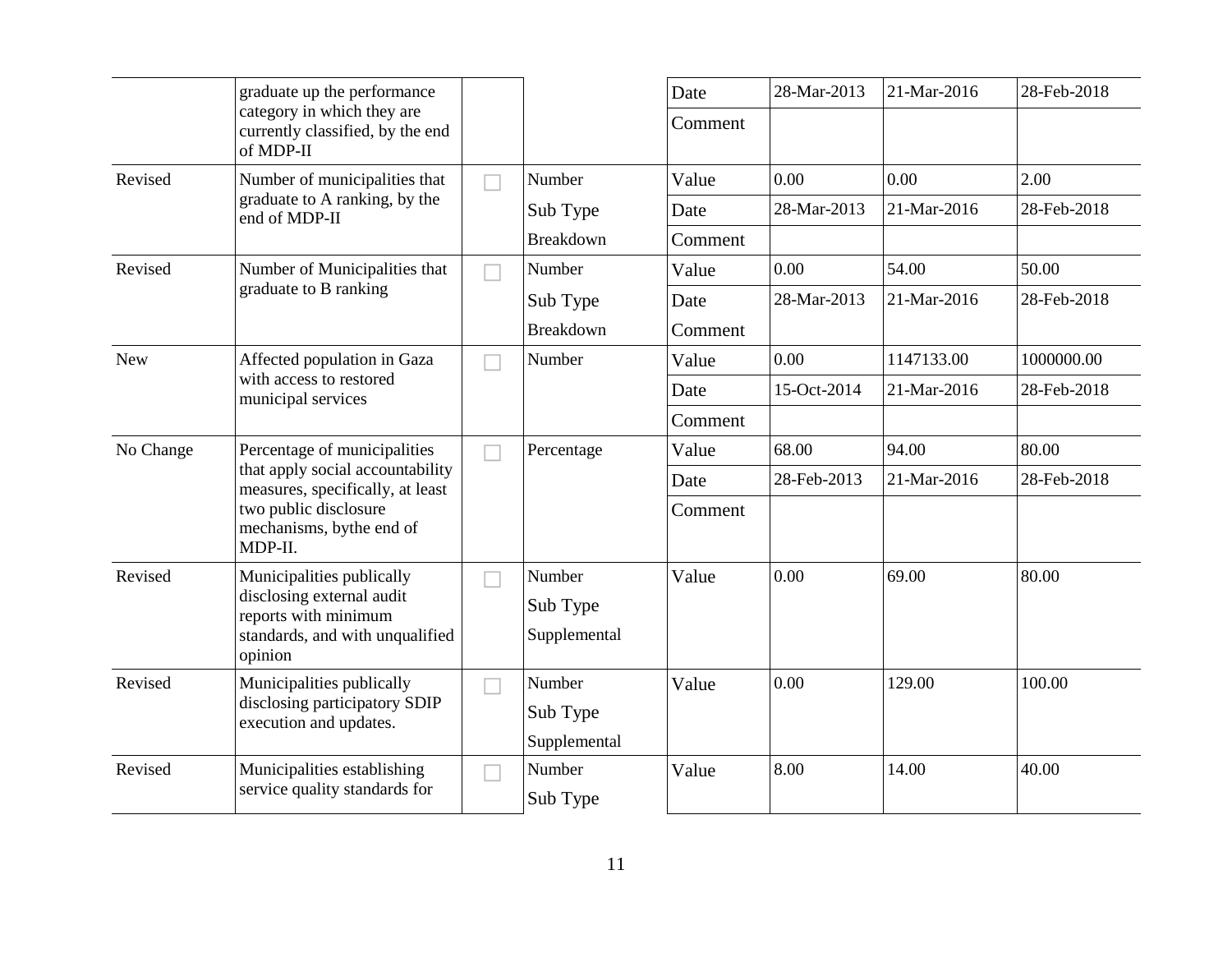|               | tracking in Citizen Service<br><b>Support Centers</b>                          |      | Supplemental           |         |                 |                 |                   |
|---------------|--------------------------------------------------------------------------------|------|------------------------|---------|-----------------|-----------------|-------------------|
| No Change     | Percentage of investments                                                      |      | Percentage             | Value   | 0.00            | 90.00           | 90.00             |
|               | financed under the Project that<br>are operational and in an                   |      |                        | Date    | 28-Feb-2013     | 21-Mar-2016     | 28-Feb-2018       |
|               | adequate state of usability,<br>according to technical audits.                 |      |                        | Comment |                 |                 |                   |
| No Change     | Direct project beneficiaries                                                   | X    | Number                 | Value   | 0.00            | 5155670.00      | 2000000.00        |
|               |                                                                                |      |                        | Date    | 28-Mar-2013     | 21-Mar-2016     | 28-Feb-2018       |
|               |                                                                                |      |                        | Comment |                 |                 |                   |
| No Change     | Female beneficiaries                                                           | X    | Percentage             | Value   | 0.00            | 0.00            | 49.00             |
|               |                                                                                |      | Sub Type               |         |                 |                 |                   |
|               |                                                                                |      | Supplemental           |         |                 |                 |                   |
| Revised       | Beneficiaries from roads<br>established/rehabilitated, by the<br>end of MDP-II |      | Number                 | Value   | 0.00            | 2485420.00      | 1200000.00        |
|               |                                                                                |      |                        | Date    | 28-Mar-2013     | 21-Mar-2016     | 28-Feb-2018       |
|               |                                                                                |      |                        | Comment |                 |                 |                   |
|               | <b>Intermediate Results Indicators</b>                                         |      |                        |         |                 |                 |                   |
| <b>Status</b> | <b>Indicator Name</b>                                                          | Core | <b>Unit of Measure</b> |         | <b>Baseline</b> | Actual(Current) | <b>End Target</b> |
| No Change     | Number of people in urban                                                      | X    | Number                 | Value   | 0.00            | 0.00            | 260000.00         |
|               | areas provided with access to<br>all-season roads within a 500                 |      |                        | Date    | 28-Mar-2013     | 21-Mar-2016     | 28-Feb-2018       |
|               | meter range under the project                                                  |      |                        | Comment |                 |                 |                   |
| <b>New</b>    | Share of identified priority                                                   |      | Percentage             | Value   | 0.00            | 39.00           | 30.00             |
|               | damages repaired by Gaza<br>municipalities                                     |      |                        | Date    | 15-Oct-2014     | 21-Mar-2016     | 28-Feb-2018       |
|               |                                                                                |      |                        | Comment |                 |                 |                   |
| Revised       | Roads rehabilitated, by the end                                                |      | Kilometers             | Value   | 0.00            | 192.00          | 350.00            |
|               | of MDP-II                                                                      |      |                        | Date    | 28-Mar-2013     | 21-Mar-2016     | 28-Feb-2018       |
|               |                                                                                |      |                        | Comment |                 |                 |                   |